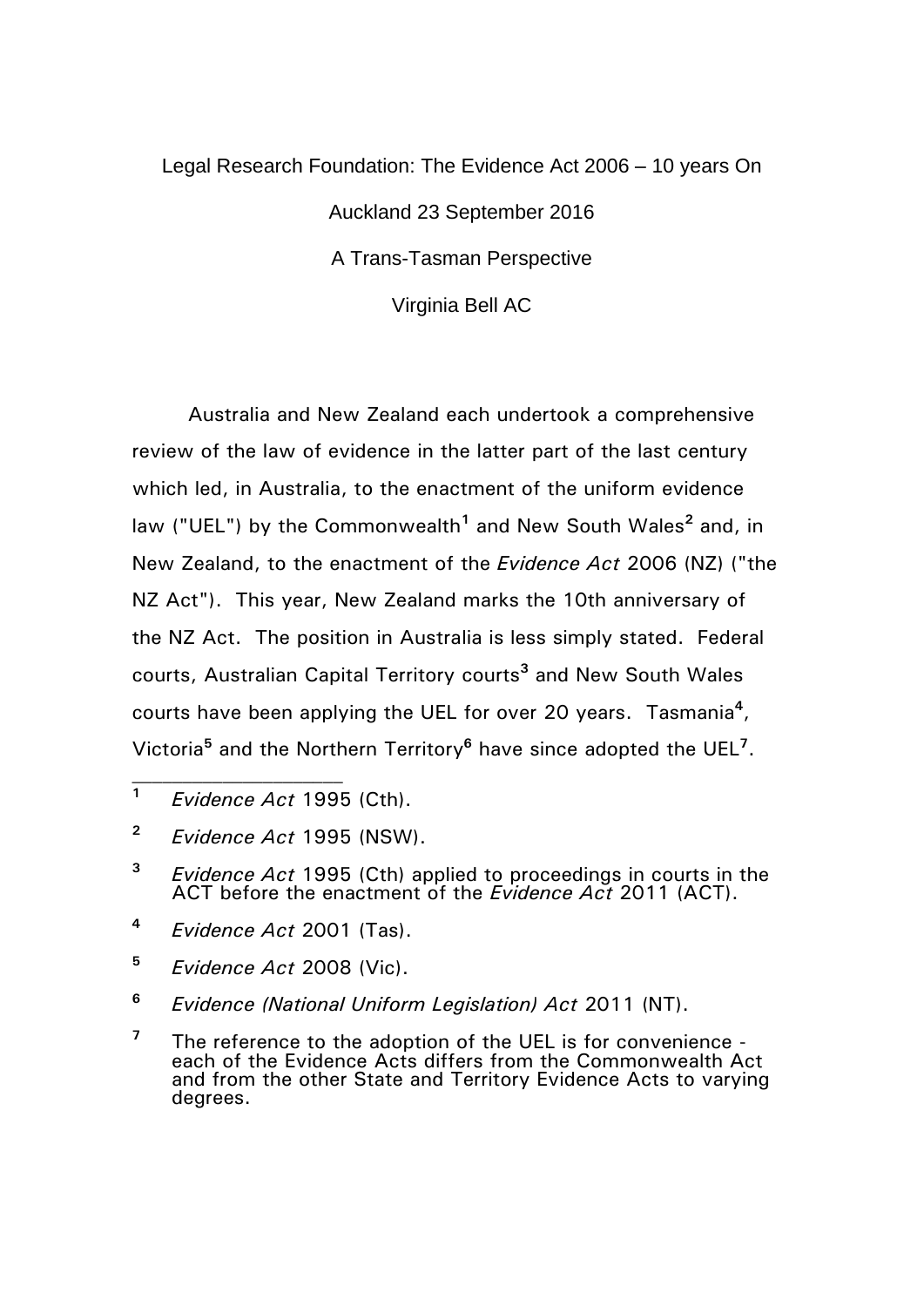Queensland, Western Australia and South Australia continue to apply the common law supplemented by statute.

Both the Australian Law Reform Commission ("the ALRC") and the New Zealand Law Commission envisaged the draft evidence acts, which were appended to their Reports, would be enacted as codes**<sup>8</sup>** . Perhaps wisely, that intention was not carried into effect in the UEL or the NZ Act**<sup>9</sup>** . Nonetheless, each radically departs from the pre-existing law in important respects, providing comprehensively for the law on particular subjects, such as the tendency and coincidence rules in the UEL and the propensity rules in the NZ Act. As Winkelmann J has observed, the NZ Act required lawyers and judges to come to grips with legislation necessitating a new way of thinking, and for which little that had gone before would prepare them**<sup>10</sup>** .

I think it fair to say that bench and bar alike in New South Wales were resistant to embracing the new way of thinking which the UEL, like the NZ Act, required. Writing in 2003, after the UEL had been the law in New South Wales for more than seven years,

**<sup>8</sup>** ALRC, *Evidence*, Report 38 (1987) Appendix A cl 15(1); Law Commission (NZ), *Evidence*, Report 55 (August 1999), vol 1 at 3.

**<sup>9</sup>** See Heydon, "The non-uniformity of the "uniform" Evidence Acts and their effect on the general law", (2013) 2 *Journal of Civil Litigation and Practice* 169.

**<sup>10</sup>** *The Evidence Act 2006: Act & Analysis,* 2nd ed (2010) at v.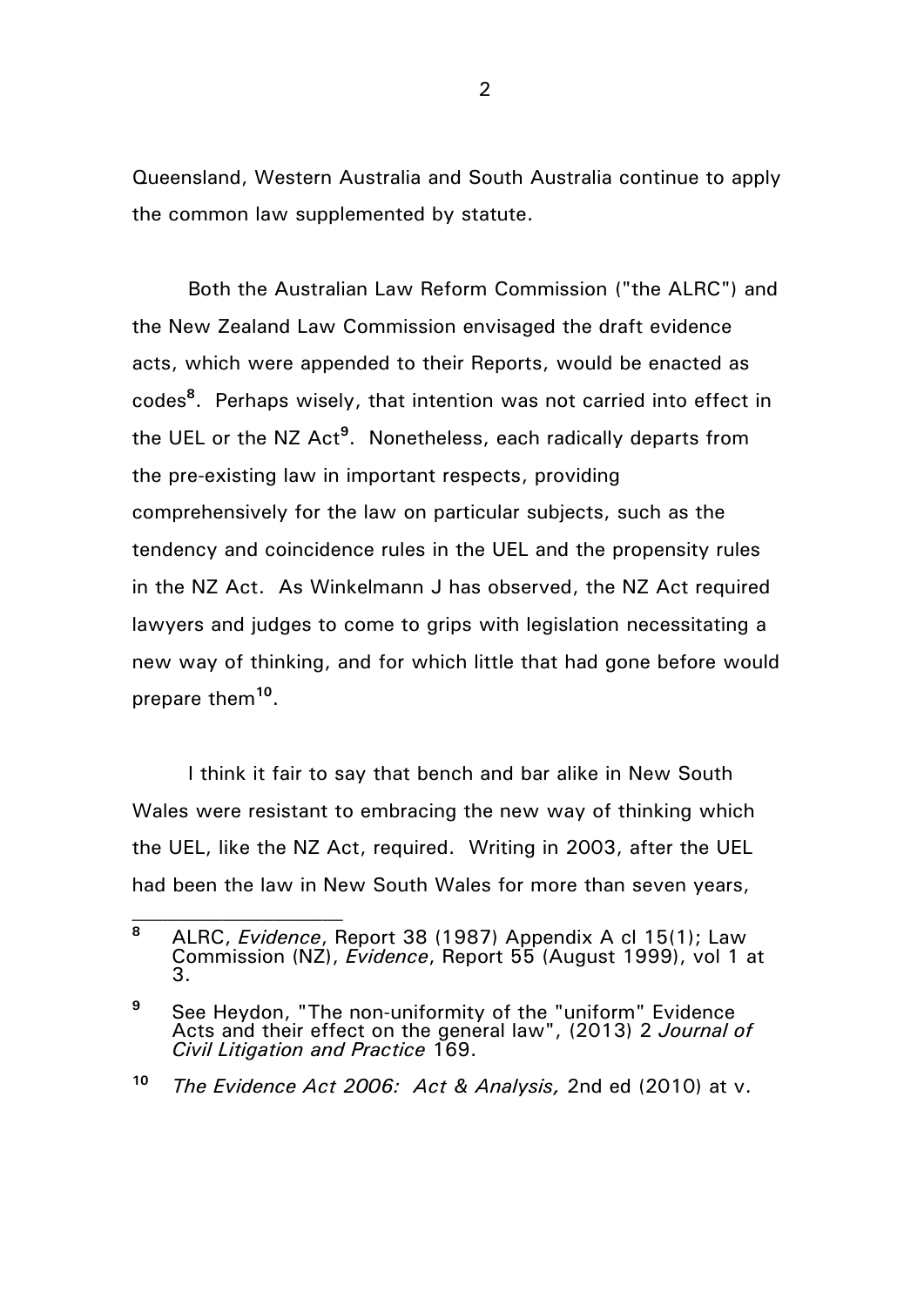Spigelman CJ politely commented on the "occasional tendency to construe the [UEL] in the light of the pre-existing common law"**<sup>11</sup>** . My own recollection as a judge in the New South Wales Court of Criminal Appeal was not that occasional tendency as much as the tendency, up until 2003, for questions of admissibility at trial to have been argued and decided without any reference to the UEL.

On the eve of the 10th anniversary of the Commonwealth and New South Wales Acts, the ALRC, the New South Wales Law Reform Commission and the Victorian Law Reform Commission jointly undertook an inquiry into the operation of the UEL**<sup>12</sup>**. They engaged in a widespread process of consultation. In the result, a number of problems, some teething and some more substantial, were identified and recommendations made for amendments which have largely been adopted. There was no call for any major overhaul of the scheme which seen to be working satisfactorily**<sup>13</sup>** .

One controversial area which the Commissions identified is the operation of s 38, which provides for the treatment of unfavourable witnesses:

**<sup>11</sup>** *R v Ellis* (2003) 58 NSWLR 700 at 715 [70].

**<sup>12</sup>** ALRC, *Uniform Evidence Law*, Report 102 (2005); NSWLRC, *Uniform Evidence Law,* Report 112 (2005); VLRC, *Uniform Evidence Law*, Final Report (2005).

**<sup>13</sup>** ALRC, *Uniform Evidence Law*, Report 102 (2005) at 17-18.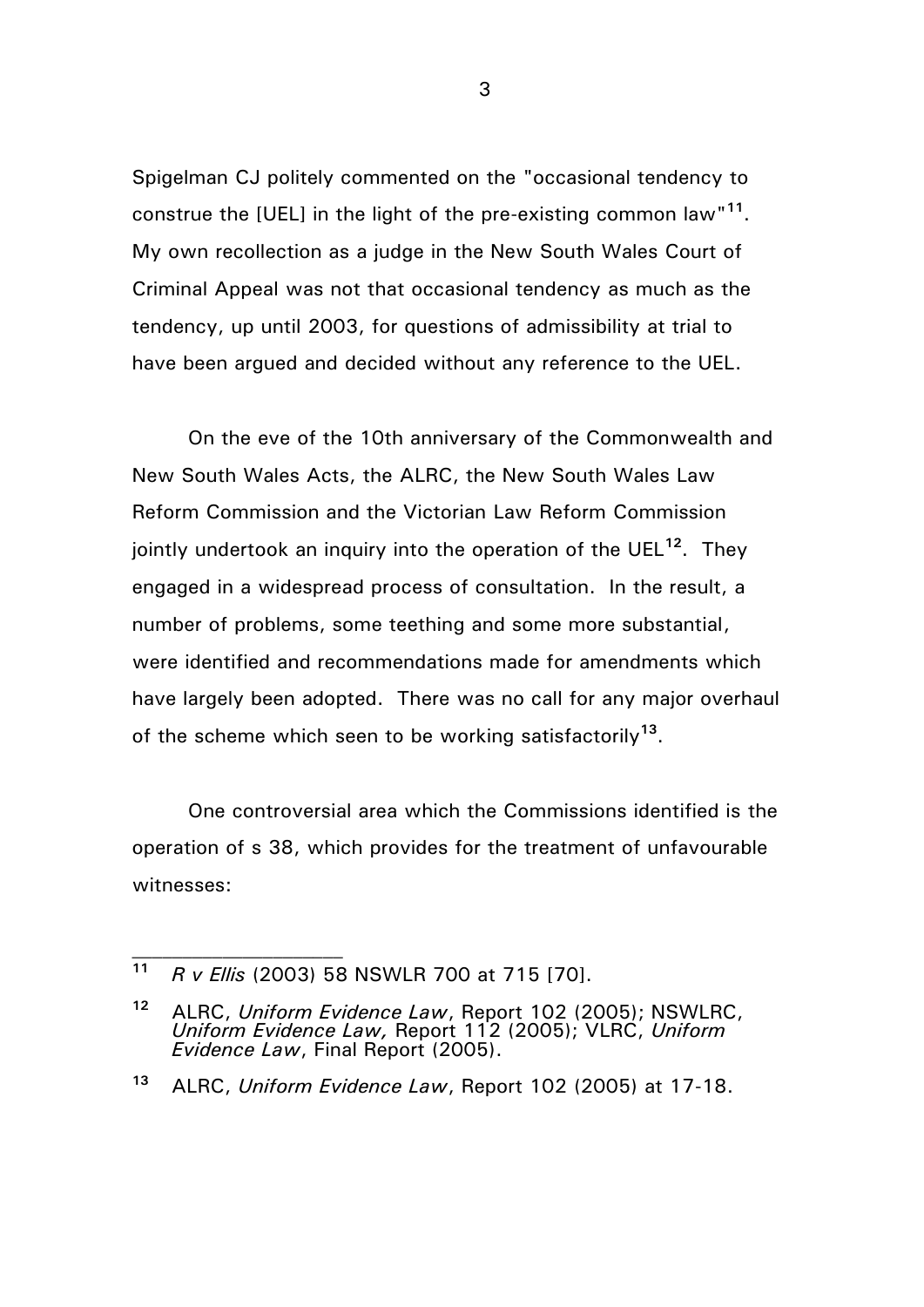- "(1) A party who called a witness may, with the leave of the court, question the witness, as though the party were cross-examining the witness, about:
	- (a) evidence given by the witness that is unfavourable to the party; or
	- (b) a matter of which the witness may reasonably be supposed to have knowledge and about which it appears to the court the witness is not, in examination in chief, making a genuine attempt to give evidence; or
	- (c) whether the witness has, at any time, made a prior inconsistent statement."

From the perspective of the party calling a witness whose evidence is unfavourable, the provision is a boon; it is distinctly less onerous to obtain leave to cross-examine under s 38 than to establish the foundation for a declaration of hostility under the common law**<sup>14</sup>**. Evidence that is simply "not favourable" to the party is within s 38(1)(a)**<sup>15</sup>**. Moreover, the provision is not limited to circumstances in which the witness unexpectedly gives unfavourable evidence. Section 38 permits a party, commonly the prosecution, to call a witness known to be unfavourable, for the purpose of obtaining leave to cross-examine the witness and to get an inconsistent out-of-court statement into evidence.

**<sup>14</sup>** *McLellan v Bowyer* (1961) 106 CLR 95.

**<sup>15</sup>** *R v Souleyman* (1996) 40 NSWLR 712; *R v Lozano* [1997] NSWSC 237.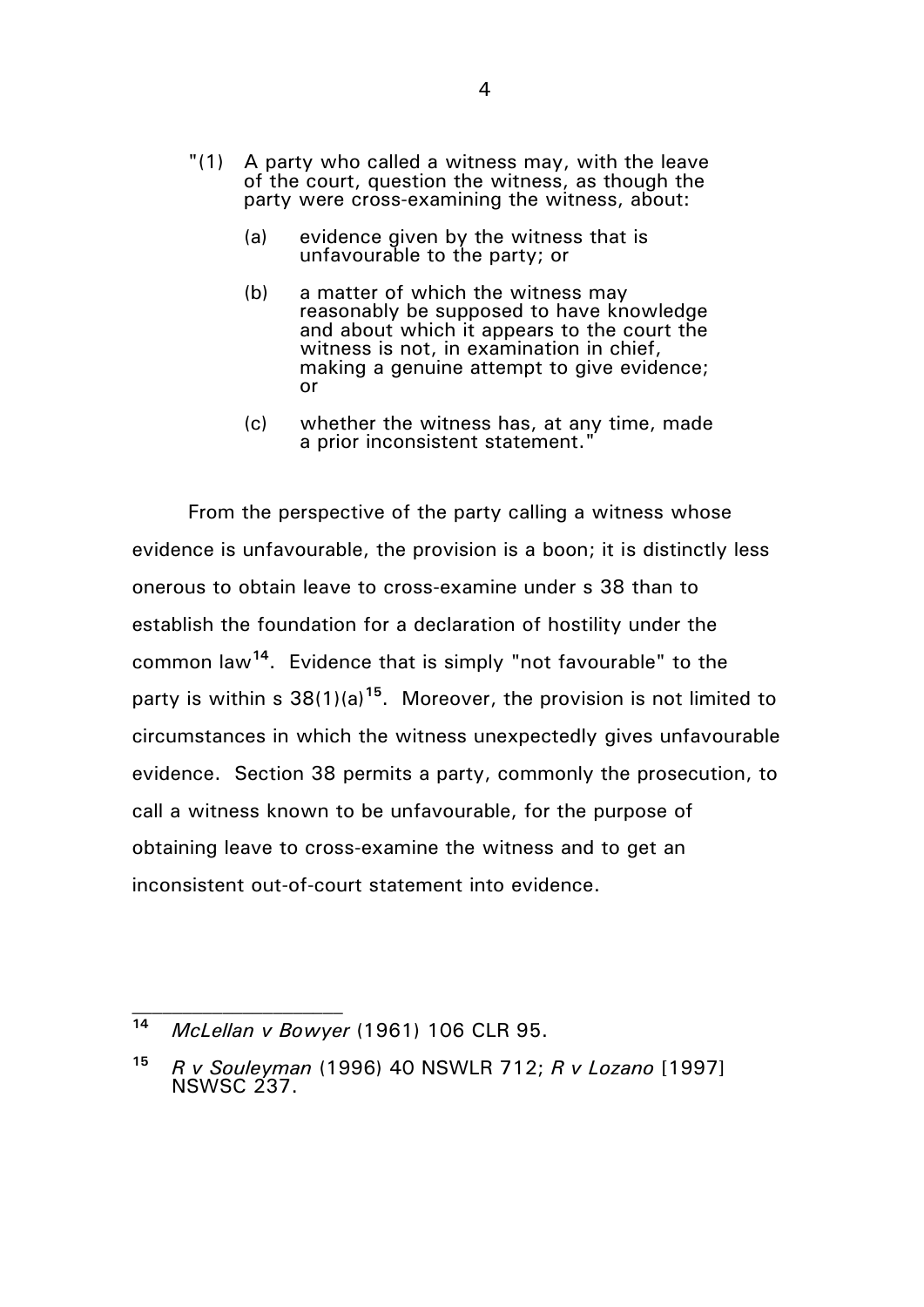The extent to which the UEL changed the landscape of the criminal trial was illustrated in *Adam v The Queen***<sup>16</sup>** . The trial judge gave leave to the prosecutor to cross-examine an unfavourable eye-witness to a fatal stabbing pursuant to s 38. The witness' statements to the police, which incriminated the accused, were received in evidence. Because the statements were admitted as relevant to the witness' credibility, they became available for a hearsay purpose under s 60 of the UEL**<sup>17</sup>** . At common law the impropriety of calling a witness who is known to be hostile for the purpose of getting before the jury a prior inconsistent statement arises because the statement is inadmissible to prove the facts asserted**<sup>18</sup>** . By contrast, under the UEL the statement is available as proof of the facts if it is admitted for another purpose**<sup>19</sup>** . The "credibility rule", which, as enacted, provided that evidence that is relevant only to a witness's credibility is not admissible**<sup>20</sup>**, did not present an obstacle to the course adopted in *Adam* because it did not apply to evidence adduced in cross-examination that possessed "substantial probative value"**<sup>21</sup>**. In the result, the High Court held

**<sup>16</sup>** (2001) 207 CLR 96.

**<sup>17</sup>** Section 60(1) of the UEL provides that the hearsay rule does not apply to evidence of a previous representation that is admitted because it is relevant for a purpose other than proof of an asserted fact.

**<sup>18</sup>** *Blewitt v The Queen* (1988) 62 ALJR 503 at 505.

**<sup>19</sup>** *Adam v The Queen* (2001) 207 CLR 96 at 104 [19] per Gleeson CJ, McHugh, Kirby and Hayne JJ.

**<sup>20</sup>** UEL, s102.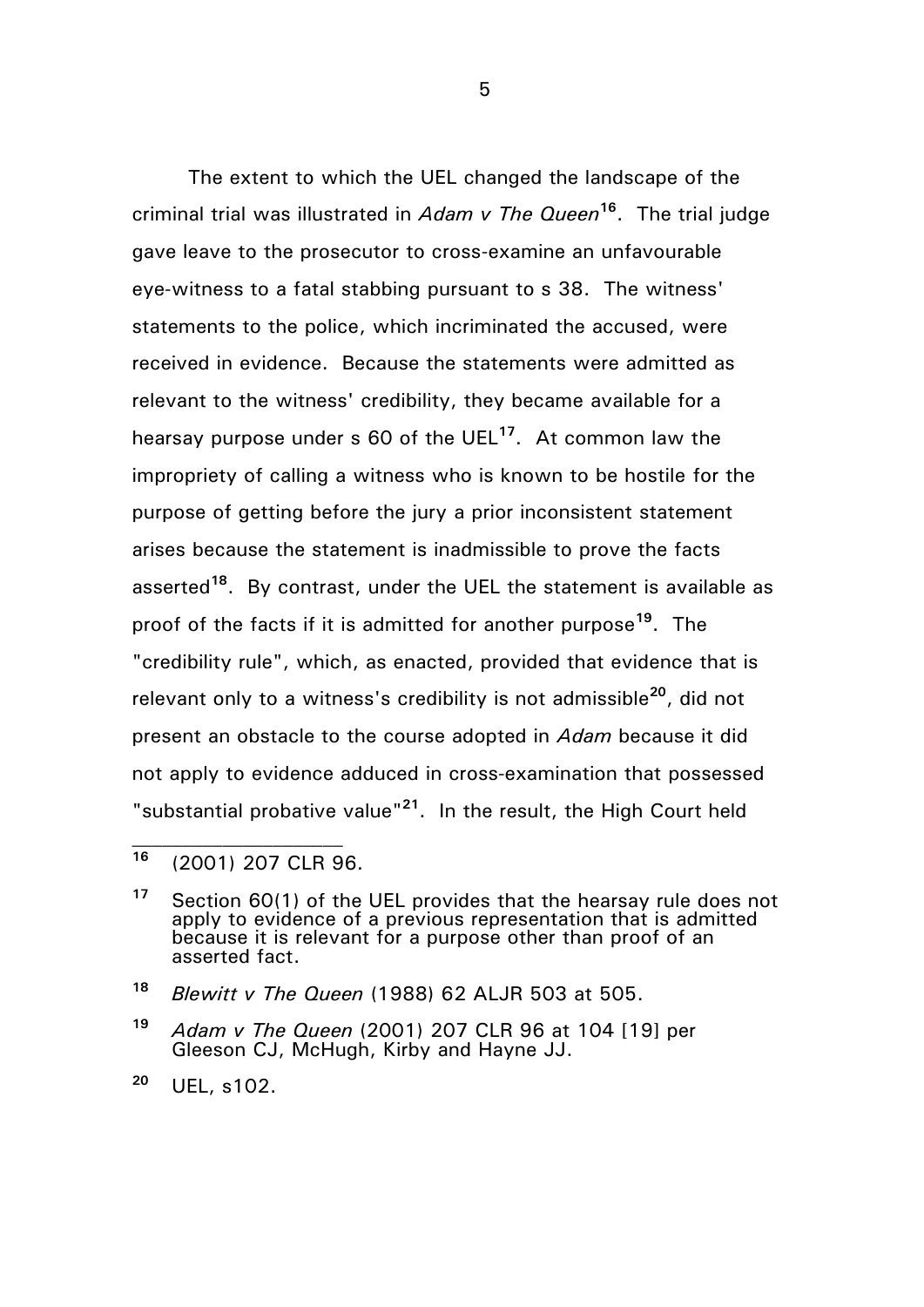that the trial judge had not erred in granting leave under s 38(1) and admitting the witness's statements given to the police into evidence as proof of the facts asserted in them**<sup>22</sup>** .

The Law Reform Commissions concluded that a guiding principle of the UEL - improvement in fact-finding - had been promoted by the operation of s 38 over the previous 10 years<sup>23</sup>. They rejected criticisms of the asserted unfairness occasioned by the interaction of s 38 with s 60, observing that the provision has made "a significant change in allowing highly relevant and probative evidence" to be received**<sup>24</sup>**. Nonetheless, the Commissions found that the literal application of the credibility rule in *Adam* produced an unsatisfactory outcome: the rule did not apply where evidence was relevant to credibility and to a fact in issue notwithstanding that the evidence was not admissible for the purpose of proving a fact in issue**<sup>25</sup>**. The UEL has been amended in line with the Commissions' recommendation to overcome this anomaly**<sup>26</sup>** .

Footnote continues

**<sup>21</sup>** UEL, s 103.

**<sup>22</sup>** *Adam v The Queen* (2001) 207 CLR 96 at 109-110 per Gleeson CJ, McHugh, Kirby and Hayne JJ.

**<sup>23</sup>** ALRC, *Uniform Evidence Law*, Report 102 (2005) at 137 [5.55].

**<sup>24</sup>** ALRC, *Uniform Evidence Law*, Report 102 (2005) at 141 [5.68].

**<sup>25</sup>** ALRC, *Uniform Evidence Law*, Report 102 (2005) at 394-398.

**<sup>26</sup>** Section 101A defines credibility evidence as evidence that is relevant only because it affects the assessment of the credibility of the witness or person or is relevant because it affects the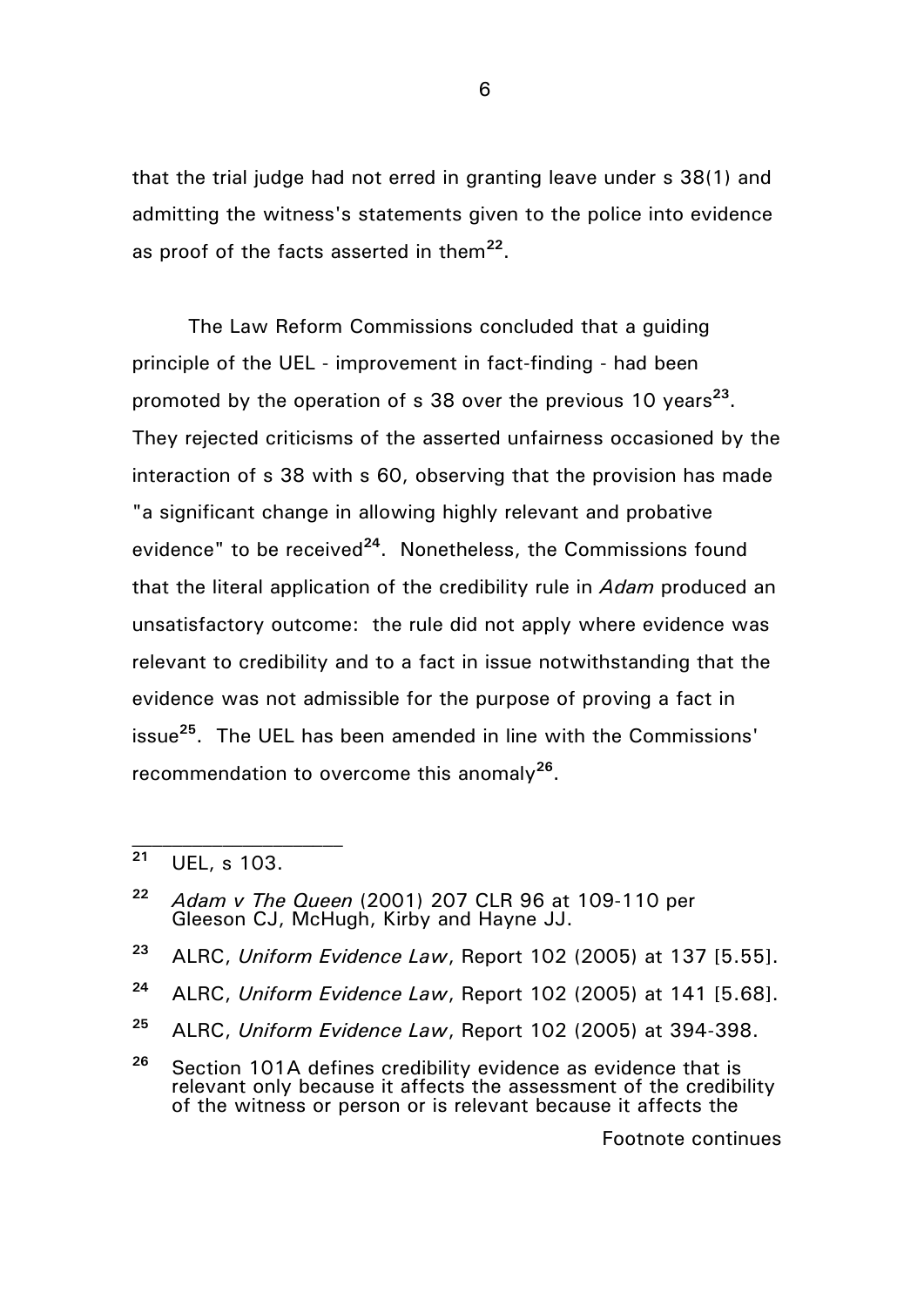Another potential problem which the Law Reform Commissions identified concerned the regime for the admission of hearsay in criminal proceedings. As enacted, s 65(2) of the UEL allowed the admission of a previous representation to prove the asserted fact in a case in which the maker was not available to give evidence, where the representation was**<sup>27</sup>**:

- (a) made under a duty to make that representation or to make representations of that kind; or
- (b) made when or shortly after the asserted fact occurred and in circumstances that make it unlikely that the representation is a fabrication; or
- (c) made in circumstances that make it highly probable that the representation is reliable; or
- (d) against the interests of the person who made it at the time it was made.

In *R v Suteski*, the prosecution relied on (d) to tender a recording of an interview between a police officer and a co-offender who had pleaded quilty and who refused to give evidence at the trial**<sup>28</sup>**. The co-offender's statements incriminating the accused were received as evidence of the fact. The decision provoked criticisms which the Law Commissions considered justified<sup>29</sup>. They

- **<sup>28</sup>** (2002) 56 NSWLR 182.
- **<sup>29</sup>** ALRC, *Uniform Evidence Law*, Report 102 (2005) at 235 [8.41].

assessment of the credibility of the witness or person and for some other purpose for which it is not admissible, or cannot be used, because of a provision of Pts 3.2 to 3.6.

**<sup>27</sup>** UEL, s 65(2).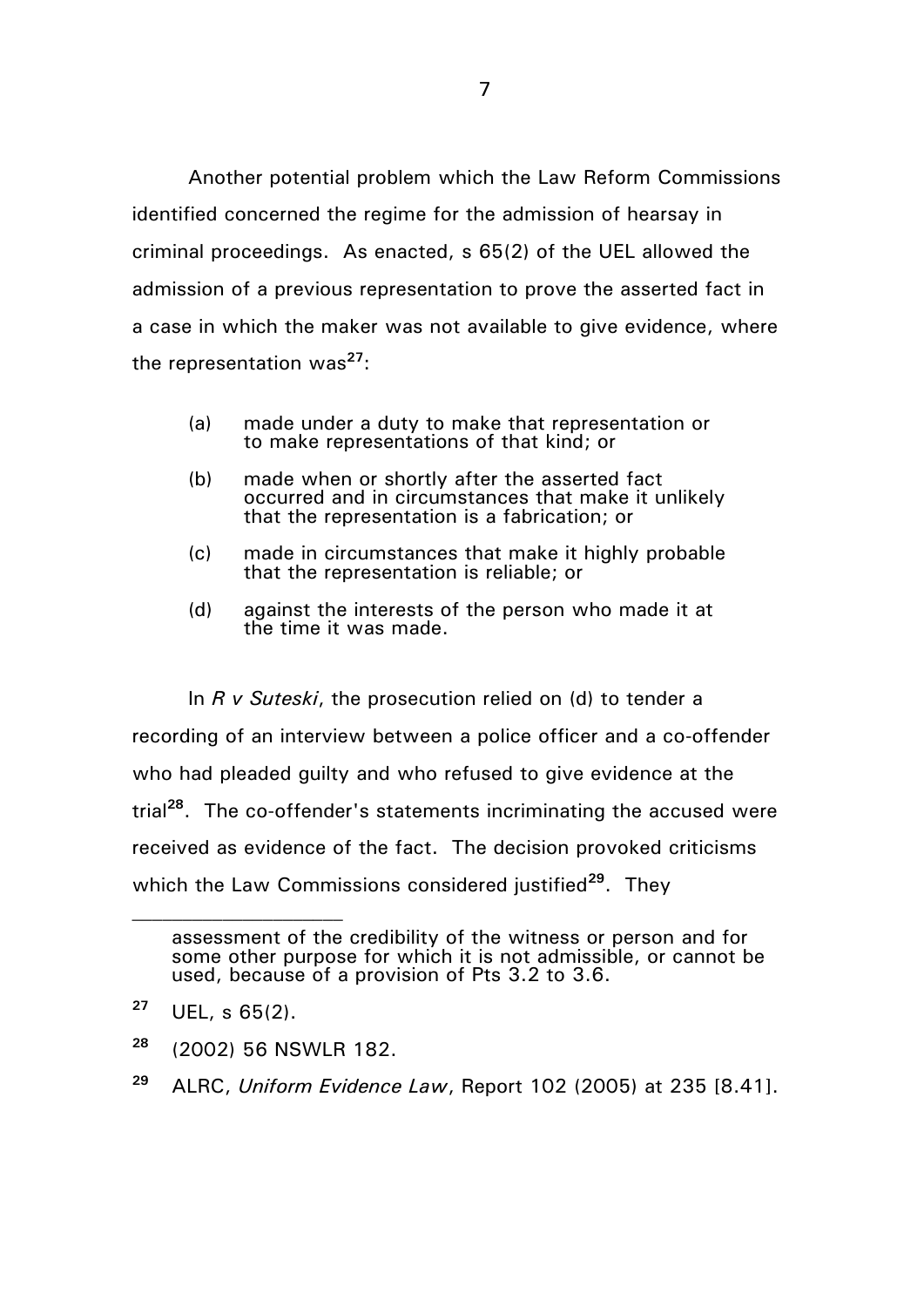recommended the amendment of s 65(2)(d) to require not only that the representation be against the interests of the person who made it at the time it was made but also that it be made in circumstances that make it likely that the representation is reliable**<sup>30</sup>**. That recommendation has been acted upon by the enactment of s 65(2)(d)(ii).

In its current form  $s$  65(2)(d) is still susceptible of producing surprising outcomes. In *Sio v The Queen***<sup>31</sup>** , decided a month ago, the accused and Filihia were jointly charged with murder arising out of a botched armed robbery. Filihia admitted to stabbing the deceased, stating in interviews with the police that the accused had put him up to the robbery and given him the knife. He was unwilling to give evidence at the accused's trial. The trial judge found that the representations made by Filihia in his interviews were against his interests and were made in circumstances that made it likely that the representations were reliable. The entirety of Filihia's interviews were admitted at the trial as evidence of the facts asserted.

Sio's appeal succeeded in the High Court. The Court was critical of the compendious approach adopted by the trial judge and the Court of Criminal Appeal to the various representations contained in the interviews. While the totality of Filihia's statements

**<sup>30</sup>** ALRC, *Uniform Evidence Law*, Report 102 (2005) at 237 [8.51]. **<sup>31</sup>** [2016] HCA 32.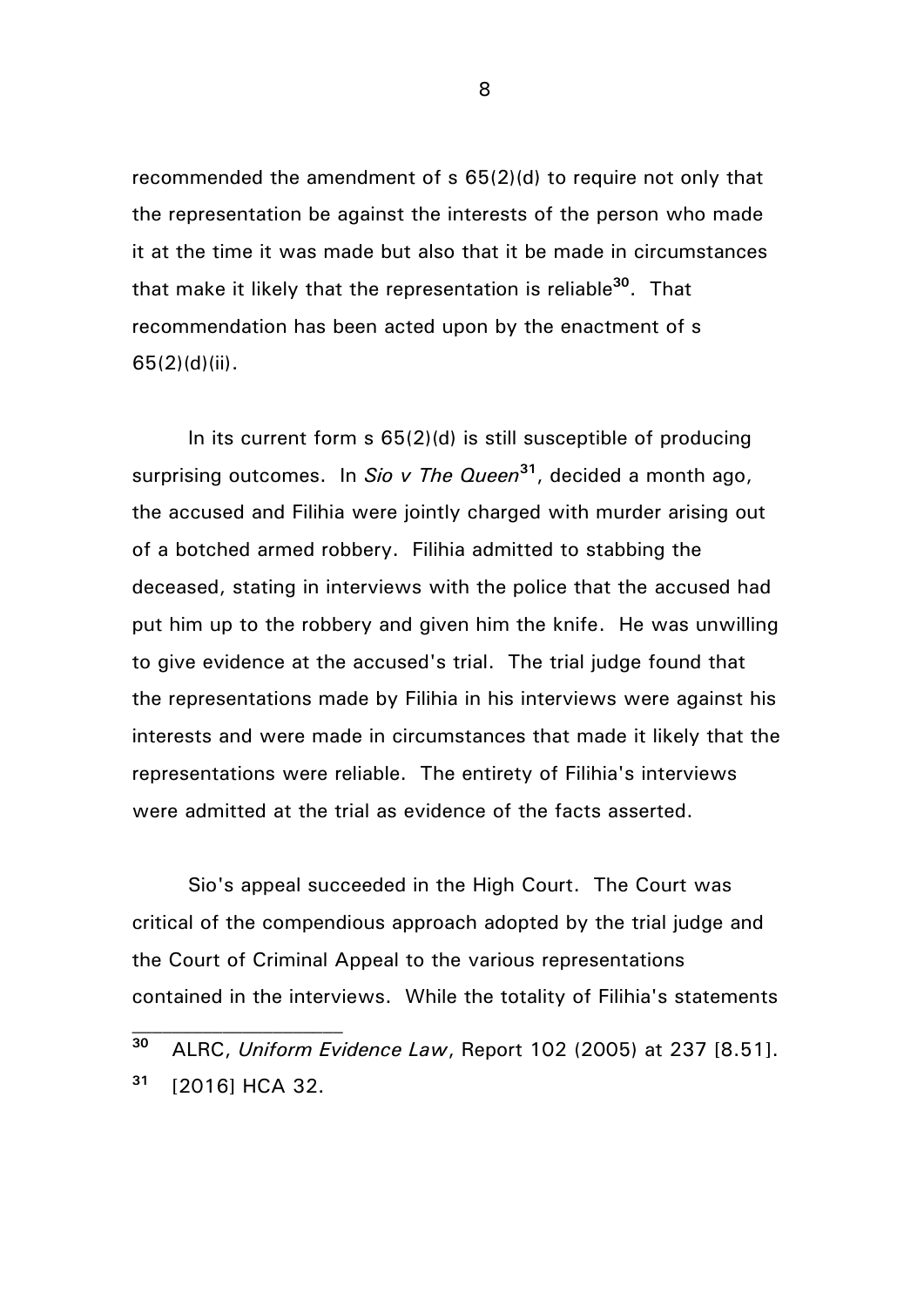were against his interests, particular representations were apt to minimise his culpability and maximise that of the accused. The concern of the provision was said to be the identification of circumstances that, of themselves, warrant the conclusion that the representation is reliable notwithstanding its hearsay character**<sup>32</sup>**. It was sufficient to observe that Filihia's assertions that Sio had put him up to it and given him the knife necessarily raised a question mark as to reliability in circumstances in which Filihia was an accomplice. Nothing in the objective circumstances shifted the balance in favour of finding that the representation was likely reliable in relation to that asserted fact**<sup>33</sup>** .

The operation of s 65(2)(d) remains surprising given that, had Filihia and Sio been jointly tried, none of Filihia's statements to the police would have been admissible against Sio**<sup>34</sup>** . In other respects, the UEL treats the defendant in criminal proceedings generously, permitting him or her to adduce first-hand hearsay subject only to the requirement of giving notice**<sup>35</sup>** .

In two decisions made not long after the commencement of the UEL, the High Court construed its provisions excluding hearsay

- **<sup>32</sup>** *Sio v The Queen* [2016] HCA 32 at [71].
- **<sup>33</sup>** *Sio v The Queen* [2016] HCA 32 at [73].
- **<sup>34</sup>** UEL, s 83.
- **<sup>35</sup>** UEL, s 65(8).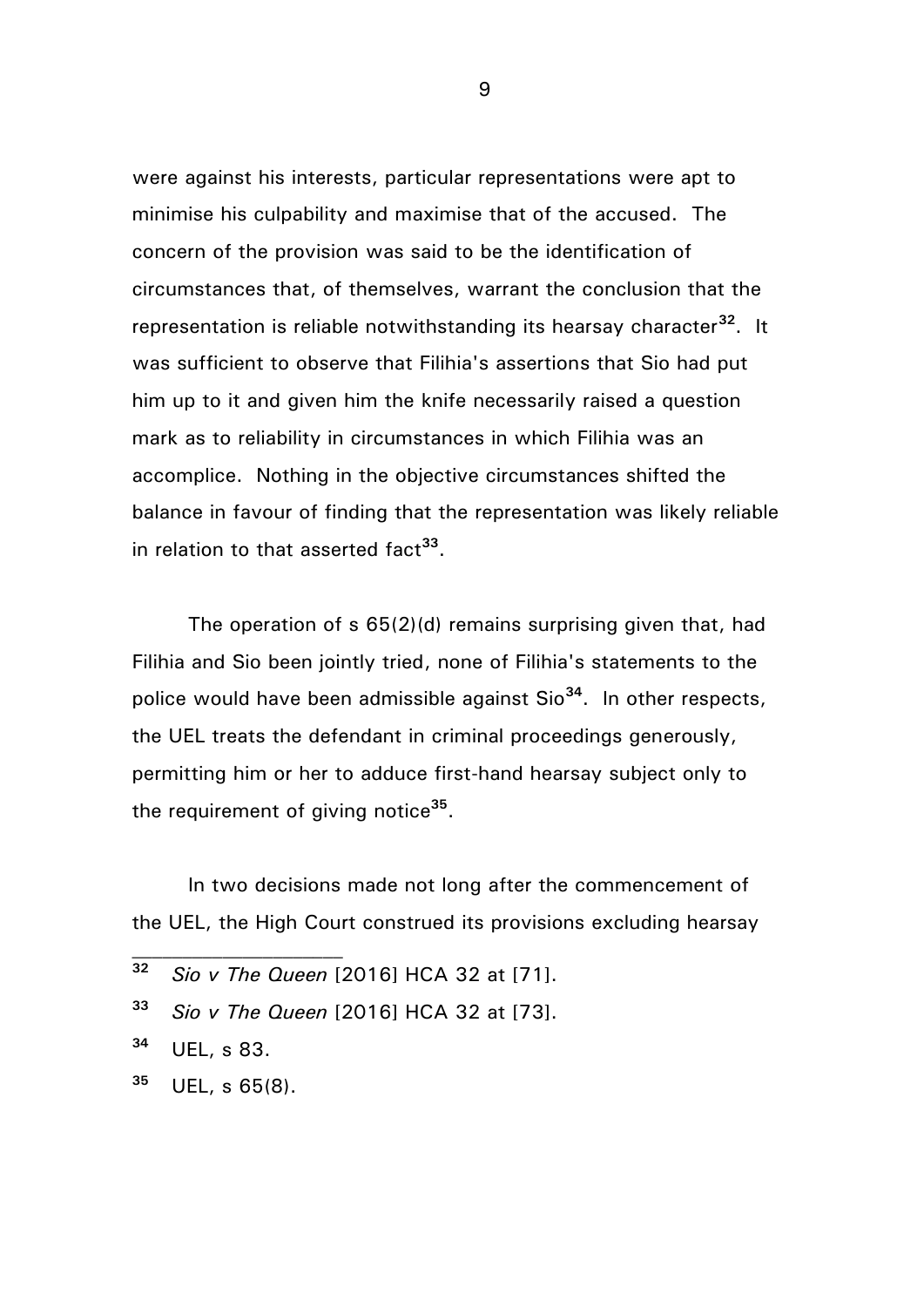evidence strictly. The Law Reform Commissions considered that each decision was apt to frustrate the underlying policy of the scheme. Conformably with the Law Reform Commissions' recommendations, the UEL has been amended to overcome the effect of each decision. In the first, *Lee v The Queen***<sup>36</sup>** , a prosecution witness was cross-examined by leave on a prior inconsistent statement that he had made to the police. In the statement, the witness told the police that the accused had said to him, "I'm running because I fired two shots … I did a job and the other guy was with me bailed out"**<sup>37</sup>** . The High Court said it was an error to leave the representations as evidence of the fact: while the witness intended to assert that he had done and seen various things, as set out in his statement, there was no basis for concluding that the witness intended to assert as a fact that the accused had "fired two shots", done "a job" or that the "other guy" had "bailed out"**<sup>38</sup>** .

In the second decision, *Graham v The Queen*, the Court considered the scope of s 66(2) which, as enacted, allowed for the admission of a previous representation where the maker was available to give evidence if, when the representation was made, the occurrence of the asserted fact was "fresh in the memory"**<sup>39</sup>**. In

- **<sup>36</sup>** (1998) 195 CLR 594.
- **<sup>37</sup>** (1998) 195 CLR 594 at 597 [6].
- **<sup>38</sup>** (1998) 195 CLR 594 at 600 [23].
- **<sup>39</sup>** (1998) 195 CLR 606.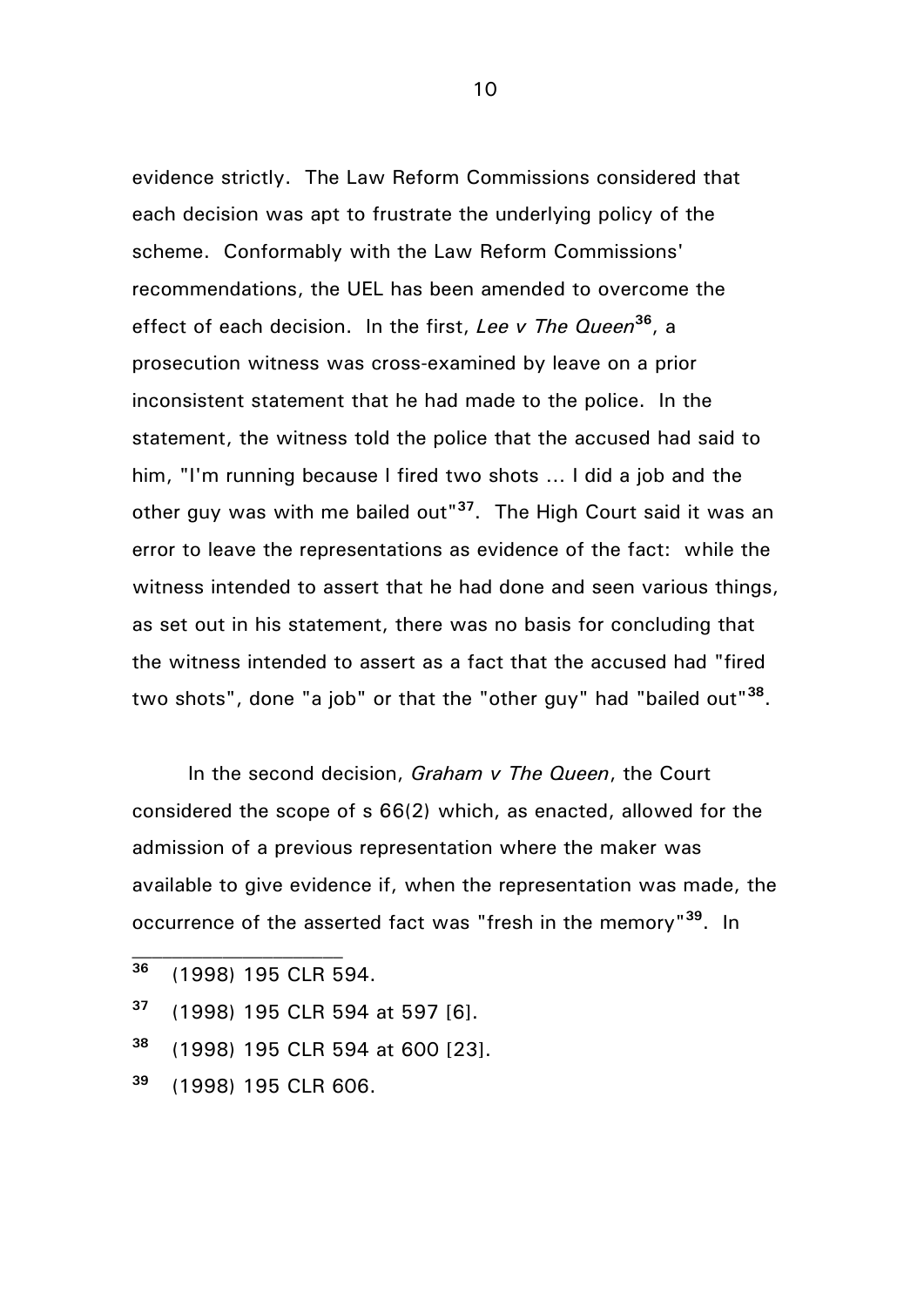question in *Graham* was the admission of evidence of a complaint made six years after the last of the acts of sexual molestation with which the accused was charged. The Court held that the temporal relationship with which the provision was concerned would very likely be measured in hours or days and not years**<sup>40</sup>** .

The Law Reform Commissions' view, that neither *Lee* nor *Graham* accorded with the policy of the UEL, took into account the discussion in the ALRC's influential Interim Report on Evidence**<sup>41</sup>**:

"Under existing law hearsay evidence that is admissible for a non-hearsay purpose is not excluded, but may not be used by the court as evidence of the facts stated. This involves the drawing of unrealistic distinctions. The issue is resolved by defining the hearsay rule as preventing the admissibility of hearsay evidence where it is relevant by reason only that it would affect the court's assessment of the facts intended to be asserted. This would have the effect that evidence relevant for a nonhearsay purpose – eg to prove a prior consistent or inconsistent statement, or to prove the basis of the expert's opinion – will be admissible also [as] evidence of the facts stated".

The Law Reform Commissions considered that the evident intent of the UEL is to do away with the "unrealistic distinction" by the provision of s 60**<sup>42</sup>**, an intention that was not reflected in *Lee*.

**<sup>40</sup>** (1998) 195 CLR 606 at 608 [4] per Gaudron, Gummow and Hayne JJ.

**<sup>41</sup>** ALRC, *Evidence*, Report 26 (Interim) (1985), vol 1 at [685].

**<sup>42</sup>** ALRC, *Uniform Evidence Law,* Report 102 (2005) at 214-215 [7.106].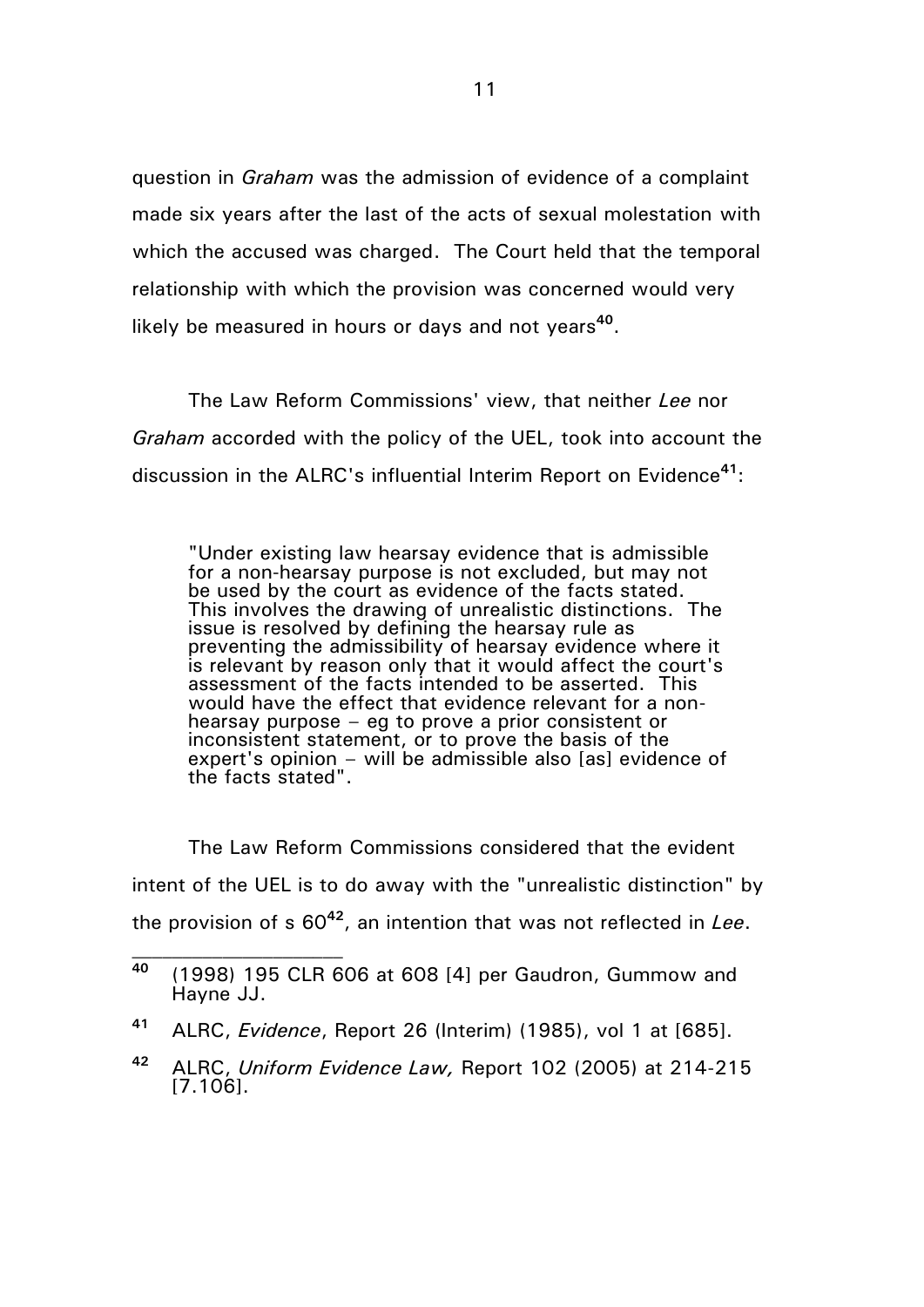The section has been amended by the inclusion of s 60(2) which provides that it applies whether or not the person who made the representation had personal knowledge of the asserted fact. Necessary balance in the case of criminal proceedings is addressed by the inclusion of s 60(3) which provides that the section does not apply in a criminal proceeding to evidence of an admission.

The inquiry received a number of submissions that were critical of *Graham*. Taking into account psychological research relating to memory, the Law Reform Commissions concluded that s 66(2) should be amended to make clear that whether a memory is "fresh" is to be determined by reference to factors in addition to the interval between the event and the making of the representation**<sup>43</sup>** . Section 66(2A) has since been inserted into the UEL. It provides that in determining whether the occurrence of the asserted fact was fresh in the memory of the person, the court may take into account all matters that it considers are relevant to the question including:

- (a) the nature of the event concerned; and
- (b) the age and health of the person; and
- (c) the period of time between the occurrence of the asserted fact and the making of the representation.

**<sup>43</sup>** ALRC, *Uniform Evidence Law,* Report 102 (2005) at 255 [8.119].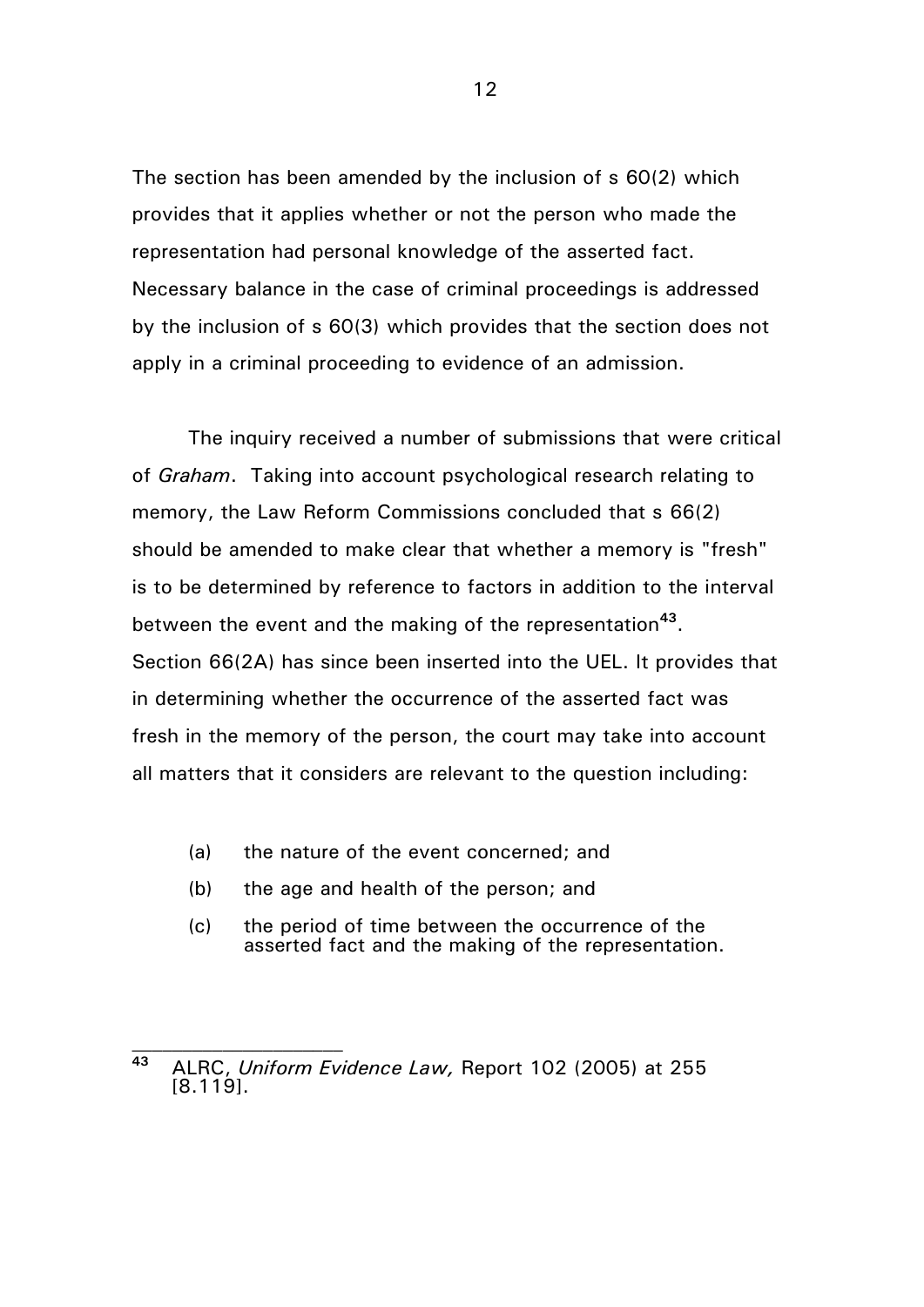Evidence of a complaint made years after the event may now be received under s 66(2A) as evidence of the truth of the asserted facts.

Perhaps no issue arises with such frequency, or presents more difficulty for trial judges, than the admission of evidence tending to reveal that the accused has engaged in discreditable conduct on occasions that are not the subject of charge. The UEL and the NZ Act each depart from the stringency of the common law in dealing with evidence of this description but in ways that differ markedly.

The UEL excludes evidence of the character, reputation or conduct of a person, or a tendency that a person has or had, to prove that a person has or had a tendency (whether because of the person's character or otherwise) to act in a particular way, or to have a particular state of mind ("the tendency rule")**<sup>44</sup>**. The UEL excludes evidence that two or more events occurred to prove that a person did a particular act, or had a particular state of mind, on the basis that, having regard to any similarities in the events or the circumstances in which they occurred, or any similarities in both the events and the circumstances in which they occurred, it is improbable that the events occurred coincidentally ("the coincidence rule")**<sup>45</sup>**. Evidence that is not admissible to prove a matter by

**<sup>44</sup>** UEL, s 97(1).

**<sup>45</sup>** UEL, s 98(1).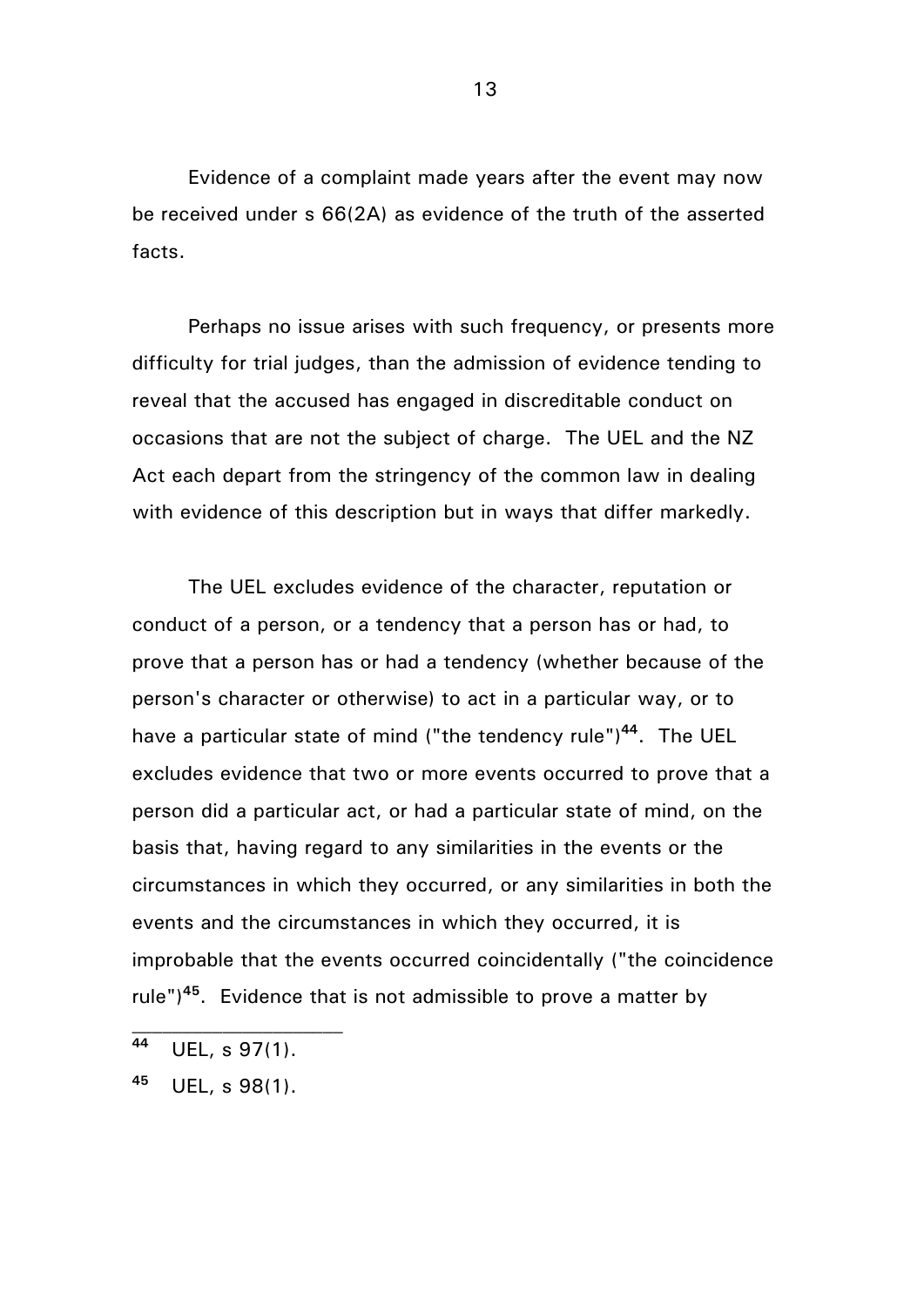tendency or coincidence reasoning must not be used to prove that matter, even if the evidence is relevant for another purpose**<sup>46</sup>** .

Importantly, evidence within the tendency or coincidence rules may be adduced if, relevantly, the court thinks that the evidence will have "significant probative value", either by itself or having regard to other evidence adduced or to be adduced by the party seeking to adduce the evidence**<sup>47</sup>**. In the case of tendency evidence or coincidence evidence about a defendant adduced by the prosecution, s 101(2) further conditions admissibility upon the court finding that the probative value of the evidence *substantially* outweighs any prejudicial effect it may have on the defendant.

By contrast, s 43 of the NZ Act adopts a less demanding test for the admission of "propensity" evidence in criminal proceedings. The Court of Appeal noted in *R v Healy* that, contrary to the Law Commission's draft which required the probative value to be substantial, s 43(1) simply requires that the probative value of the evidence outweigh its prejudicial effect**<sup>48</sup>**. It noted the previous uncertainty which attended the admissibility of evidence of this kind,

- **<sup>47</sup>** UEL, ss 97(1)(b), 98(1)(b).
- **<sup>48</sup>** [2007] NZCA 451 at [39].

**<sup>46</sup>** UEL, s 95(1).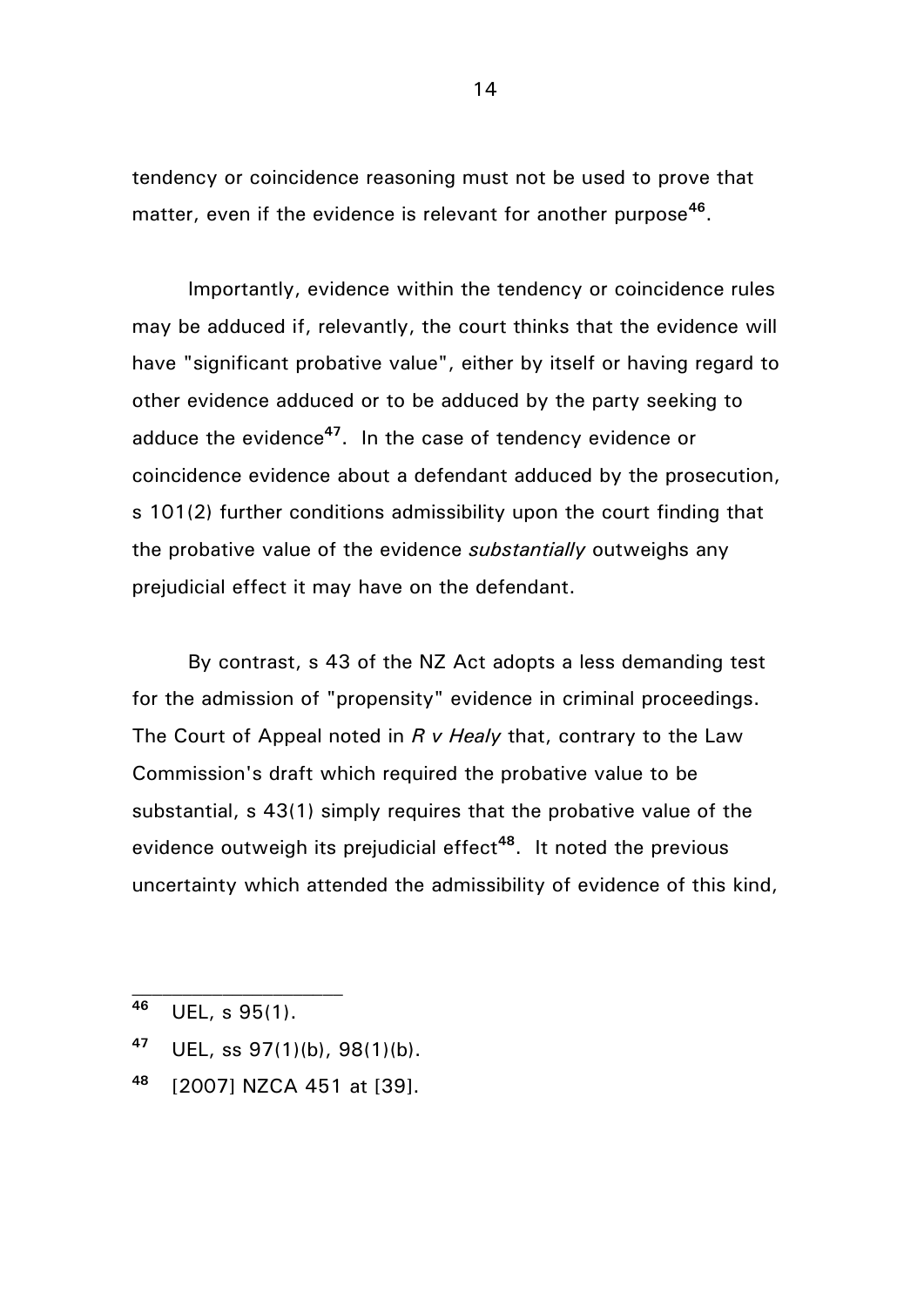saying that s 43 of the NZ Act offered the opportunity of a clean slate and one that "should be grasped"**<sup>49</sup>** .

The NZ experience, at least in one respect, mirrors the English experience: s 101 of the *Criminal Justice Act* 2003 (UK) was enacted, contrary to the recommendation of the English Law Commission, without a requirement that evidence of bad character possess "substantial" probative value**<sup>50</sup>** .

Professor Tapper considers that, before the enactment of the *Criminal Justice Act* 2003 (UK), the common law was undergoing a re-balancing in favour of the interests of victims against those of the accused**<sup>51</sup>** . He instances the statement of the principle by Lord Mackay of Clashfern LC in *Director of Public Prosecutions v P*:

"[T]he essential feature of evidence which is to be admitted is that its probative force in support of the allegation that an accused person committed a crime is sufficiently great to make it just to admit the evidence, notwithstanding that it is prejudicial to the accused in tending to show that he was guilty of another crime."**<sup>52</sup>**  $\overline{\phantom{a}}$ 

**<sup>49</sup>** [2007] NZCA 451 at [54].

**<sup>50</sup>** The Law Commission (England and Wales), *Evidence of Bad Character in Criminal Proceedings*, Law Comm No 273, (2001) at 4-5. "Substantial" probative value is required where evidence is tendered in connection with an important matter in issue between a defendant and a co-defendant under s 101(1)(e).

**<sup>51</sup>** Tapper, *Cross and Tapper on Evidence*, 11th ed (2007) at 403- 416 referring to *Director of Public Prosecutions v P* [1991] 2 AC 447; *R v H* [1995] 2 AC 596; *R v Z* [2000] 2 AC 483.

**<sup>52</sup>** [1991] 2 AC 447 at 460.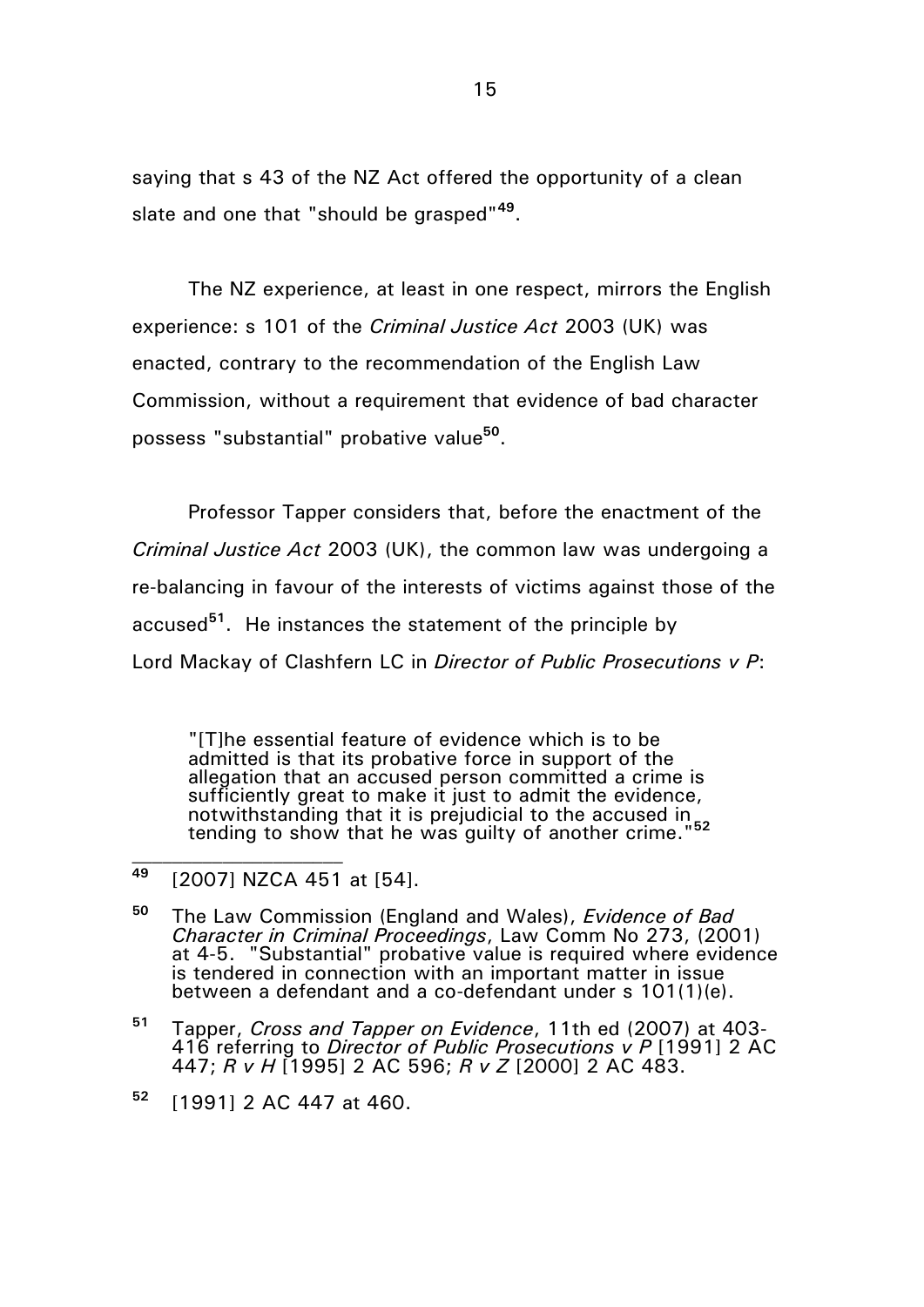I note the New Zealand Law Commission's view that the "apocalyptic fears" respecting the operation of the English scheme have not been realised**<sup>53</sup>**. The Law Commission considers the more liberal approach to the admission of propensity evidence under the NZ Act has operated smoothly and "produced the right results"<sup>54</sup>.

The New South Wales Court of Criminal Appeal was more circumspect than its New Zealand counterpart in viewing the tendency and coincidence rules under the UEL as a clean slate. The prevailing view for a number of years was that the common law test enunciated by the High Court in *Pfennig v The Queen***<sup>55</sup>** should be applied to the admission of tendency and coincidence evidence<sup>56</sup>. The *Pfennig* test requires the trial judge to apply the same test to tendency and coincidence evidence as the jury applies when dealing with circumstantial evidence: the evidence will be inadmissible if there is a rational view of the evidence that is inconsistent with the guilt of the accused. One consequence of the application of that

**<sup>53</sup>** Law Commission (NZ), *Disclosure to Court of Defendants' Previous Convictions, Similar Offending, and Bad Character*, Report 103 (2008) at 66 [4.29].

**<sup>54</sup>** Letter from the President of the Law Commission to the Hon Simon Power, Minister responsible for the Law Commission, 1 April 2010 at 2 [9].

**<sup>55</sup>** (1995) 182 CLR 461 at 482-483 per Mason CJ, Deane and Dawson JJ.

**<sup>56</sup>** *R v Lock* (1997) 91 A Crim R 356; *R v AH* (1997) 42 NSWLR 702; *R v Fordham* (1997) 98 A Crim R 359.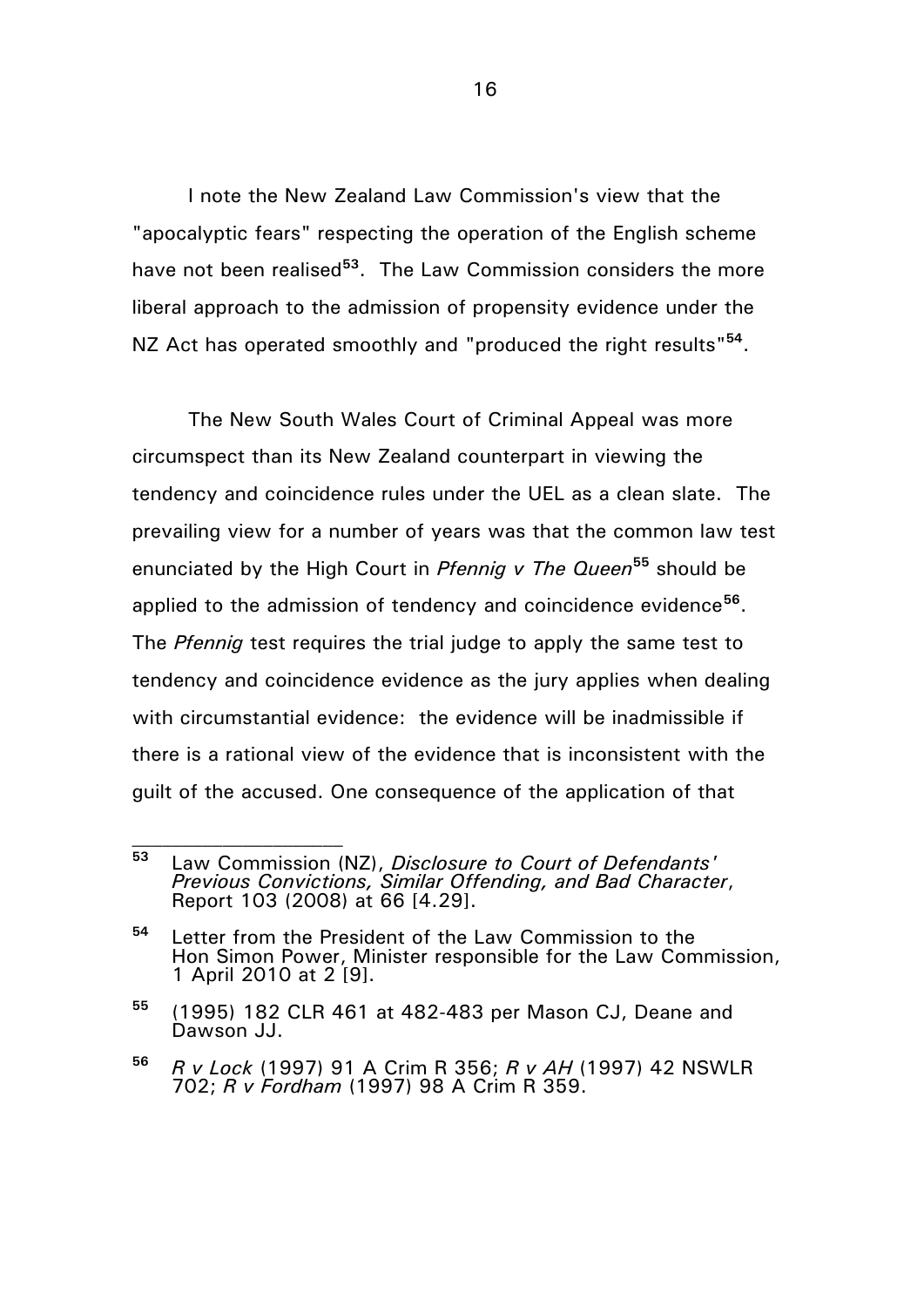test, as explained in *Hoch v The Queen***<sup>57</sup>**, is that in any case in which there exists the possibility of joint concoction, similar fact evidence is inadmissible.

The *Pfennig* test has been widely criticised for its stringency. The Australian jurisdictions in which the common law of evidence has been maintained have each legislated to overcome its application**<sup>58</sup>**. The New South Wales Court of Criminal Appeal was constituted by a bench of five judges in 2003, in *R v Ellis*, to determine whether the *Pfennig* test applied to the admission of coincidence and tendency evidence**<sup>59</sup>**. It was held that the statutory regime for these kinds of evidence evinced an intention to cover the field to the exclusion of the common law principles that previously applied**<sup>60</sup>**. The Court recognised that the "no rational view" test enunciated in *Pfennig* is inconsistent with s 101(2) of the UEL, which requires the court to balance probative value against prejudicial effect. In this respect, McHugh J's dissenting reasons in *Pfennig* are apt**<sup>61</sup>**:

- **<sup>59</sup>** *R v Ellis* (2003) 58 NSWLR 700.
- **<sup>60</sup>** *R v Ellis* (2003) 58 NSWLR 700 at 716 [74] per Spigelman CJ.
- **<sup>61</sup>** *R v Ellis* (2003) 58 NSWLR 700 at 718 [91] per Spigelman CJ citing (1995) 182 CLR 461 at 516.

**<sup>57</sup>** (1988) 165 CLR 292 at 296-297 per Mason CJ, Wilson and Gaudron JJ.

**<sup>58</sup>** *Evidence Act* 1977 (Q), s 132A; *Evidence Act* 1929 (SA), s 34P; *Evidence Act* 1906 (WA), s 31A.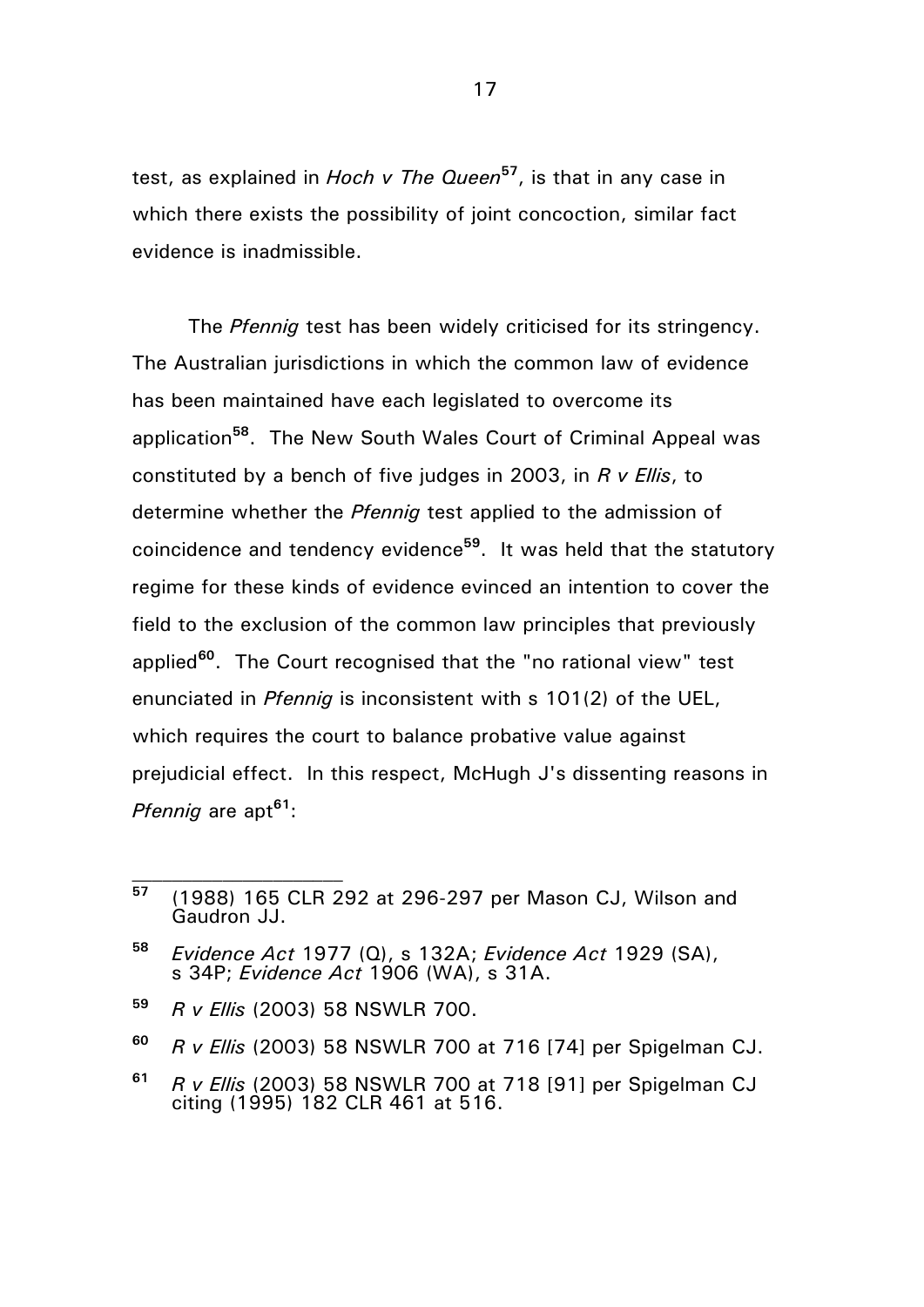"If evidence revealing criminal propensity is not admissible unless the evidence is consistent only with the guilt of the accused, the requirement that the probative value 'outweigh' or 'transcend' the prejudicial effect is superfluous. The evidence either meets the no rational explanation test or it does not. There is nothing to be weighed – at all events by the trial judge. The law has already done the weighing. This means that, even in cases where the risk of prejudice is very small, the prosecution cannot use the evidence unless it satisfies the stringent no rational explanation test. It cannot use the evidence even though in a practical sense its probative value outweighs its prejudicial effect."

The grant of special leave to appeal to the High Court in *Ellis* was revoked<sup>62</sup>.

In determining whether to admit tendency and coincidence evidence or whether to exclude evidence under the discretionary or mandatory exclusions, the court is required to assess the probative value of evidence. "Probative value" is defined in the Dictionary to mean "the extent to which the evidence could rationally affect the assessment of the probability of the existence of a fact in issue". This wording has echoes of s 55, which provides that "evidence that is relevant to a proceeding is evidence that, if it were accepted, could rationally affect (directly or indirectly) the assessment of the probability of the existence of a fact in issue in the proceeding". A question that has occasioned difficulty is whether the trial judge is required to form a view about the credibility and/or reliability of evidence in assessing its probative value.

**<sup>62</sup>** [2004] HCA Trans 488.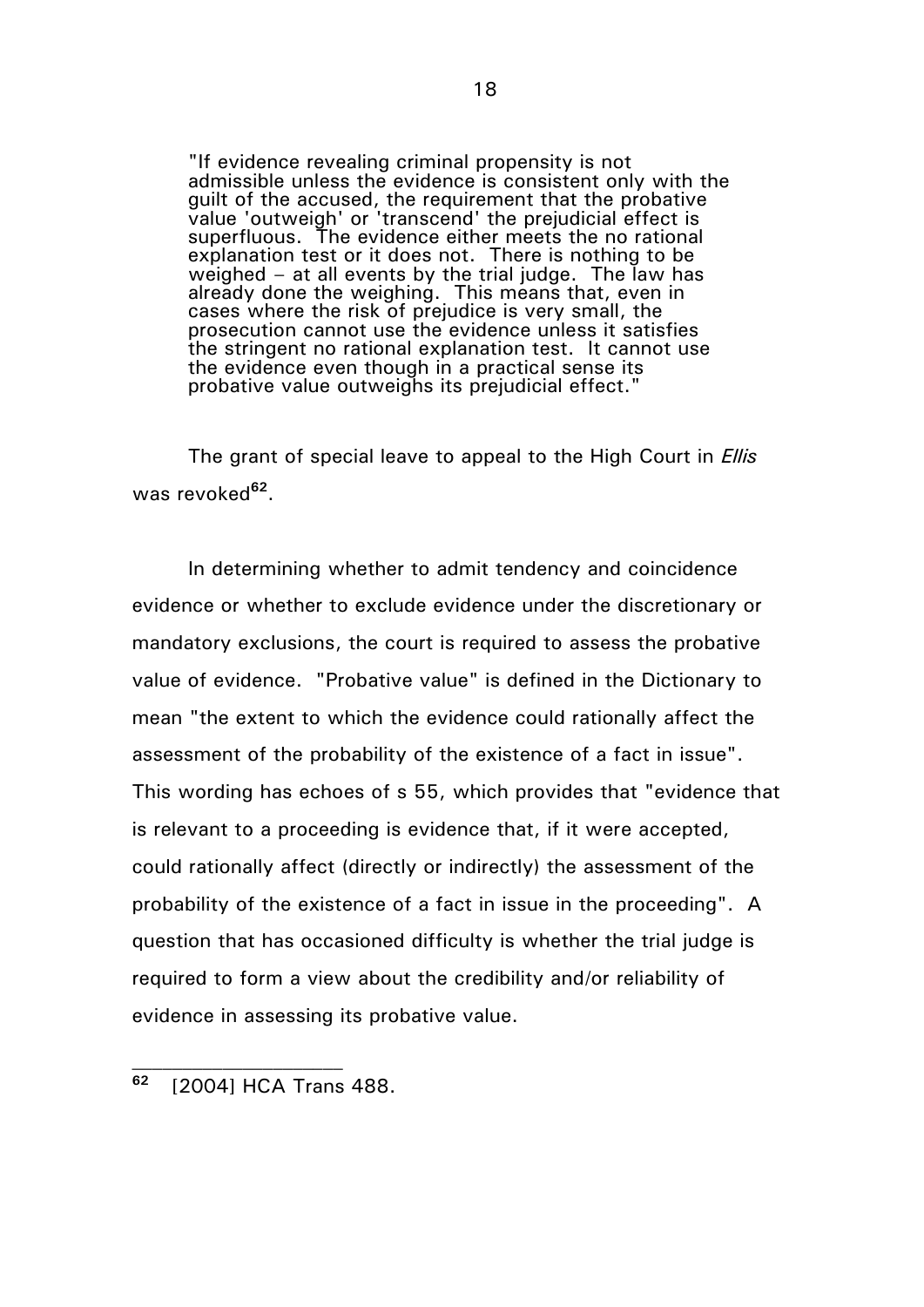This question was considered recently in *IMM v The Queen***<sup>63</sup>** . This was an appeal from the Full Court of the Supreme Court of the Northern Territory which upheld the trial judge's determinations (i) to admit certain tendency evidence and (ii) not to exclude evidence of complaint under s 137 of the UEL. That section requires the court to refuse to admit evidence adduced by the prosecutor if the probative value of the evidence is outweighed by the danger of unfair prejudice to the defendant.

IMM was convicted of sexual offences against his stepgranddaughter, a child under the age of 16 years. The complainant's evidence was the only direct evidence of the offences. Over objection, the prosecution adduced tendency evidence and evidence of complaint. The tendency evidence consisted of the complainant's account of an uncharged occasion when the appellant had run his hand up her leg. The trial judge assessed the tendency evidence upon the assumption that the jury would accept it. Her Honour adopted the same assumption in determining whether the probative value of the evidence of complaint was outweighed by the danger of unfair prejudice.

The trial judge's approach accorded with the analysis of the New South Wales Court of Criminal Appeal in *R v Shamouil***<sup>64</sup>**, which

**<sup>63</sup>** (2016) 90 ALJR 529.

**<sup>64</sup>** (2006) 66 NSWLR 228.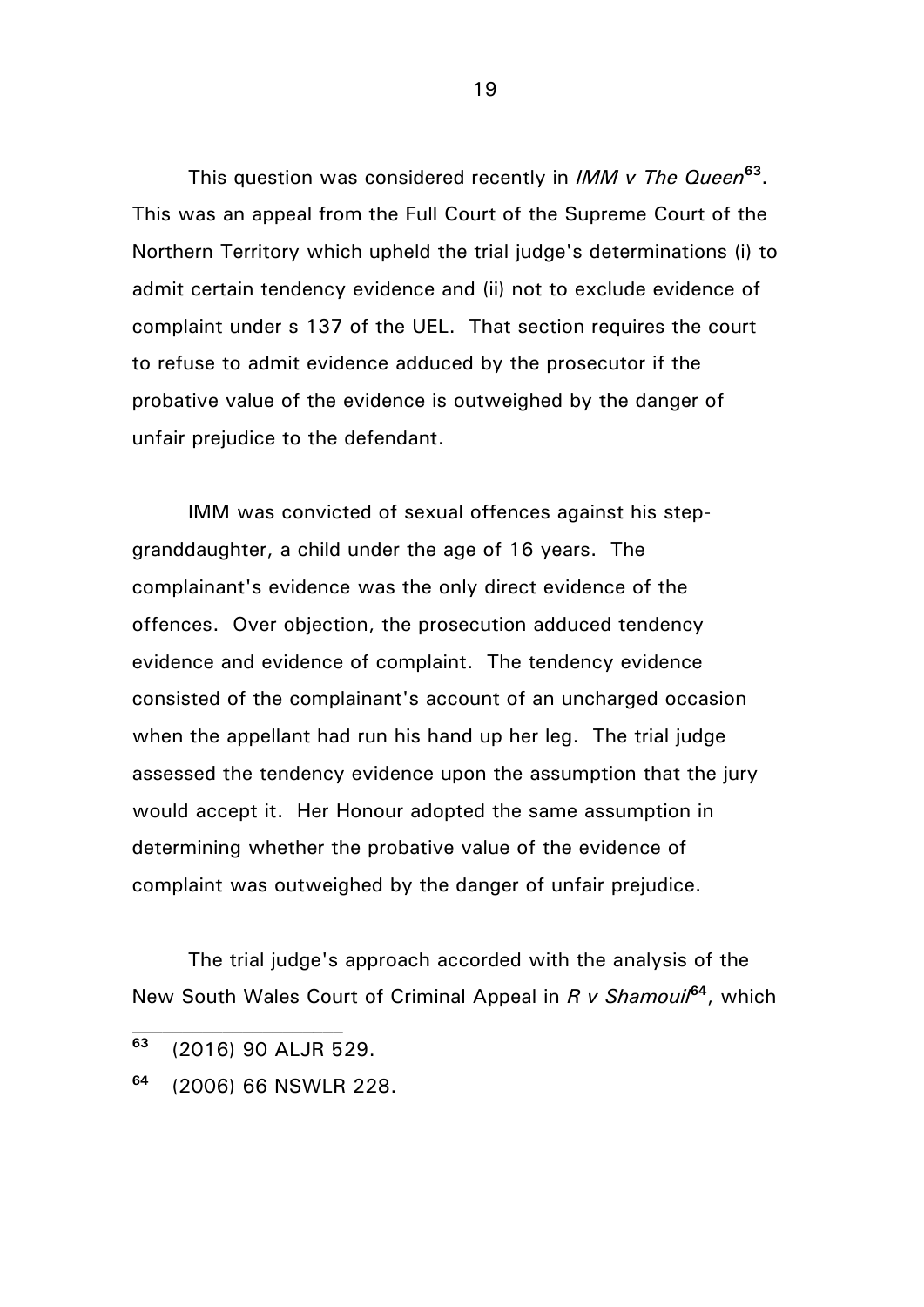held that it is not the function of the trial judge, in assessing probative value, to take into account factors going to the credibility or reliability. By contrast, the Court of Appeal of Victoria has held that the trial judge is only obliged to assume that the jury will accept the evidence as truthful but is not required to make an assumption that its reliability will be accepted**<sup>65</sup>** .

The appellant's argument in *IMM* drew on the absence of the words "if it were accepted" in the definition of probative value in the Dictionary in contrast with the definition of relevant evidence in s 55. The argument received support from an obiter remark by McHugh J in *Papakosmas v The Queen***<sup>66</sup>** . His Honour rejected the submission advanced in that case that considerations of reliability inform the determination of whether evidence is relevant. He went on to say with reference to the definition of "probative value" that "of course, [that] would necessarily involve considerations of reliability"**<sup>67</sup>** .

The contrary view was expressed by Gaudron J in *Adam* also in obiter remarks**<sup>68</sup>**:

|     | <sup>65</sup> Dupas v The Queen (2012) 40 VR 182 at 196 [63(c)]. |
|-----|------------------------------------------------------------------|
| 66. | $\overline{11}$<br>.                                             |

- **<sup>66</sup>** (1999) 196 CLR 297 at 323 [86] per McHugh J.
- **<sup>67</sup>** (1999) 196 CLR 297 at 323 [86] per McHugh J.
- **<sup>68</sup>** (2001) 207 CLR 96 at 115 [60].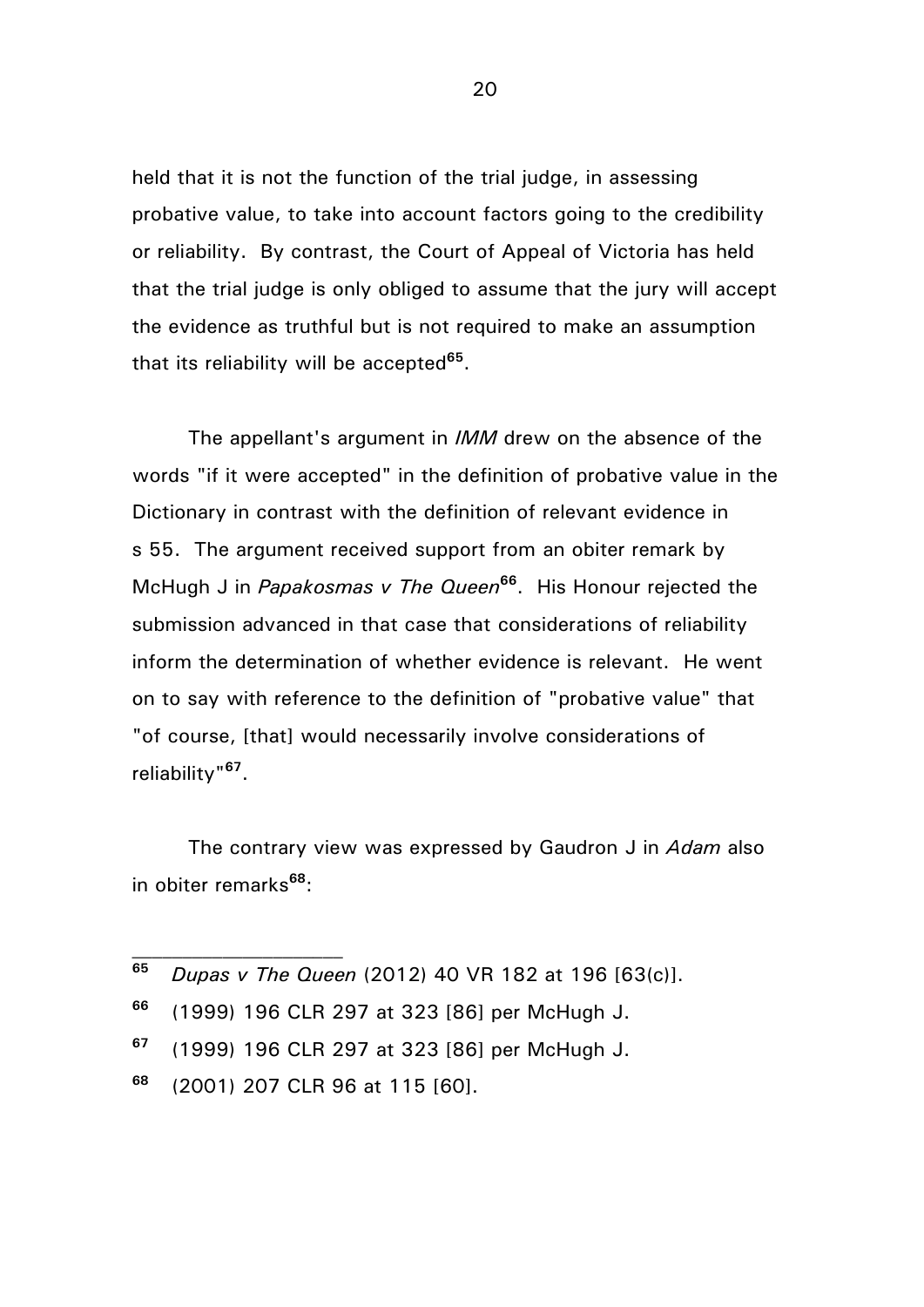"The omission from the dictionary definition of 'probative value' of the assumption that the evidence will be accepted is, in my opinion, of no significance. As a practical matter, evidence can rationally affect the assessment of the probability of a fact in issue only if it is accepted."

The Court was closely divided in *IMM*. The majority agreed with the logic of Gaudron J's statement**<sup>69</sup>**. Because evidence which is relevant has the capacity to affect the assessment of the probability of the existence of a fact in issue, the evidence is "probative". The inquiry for the purposes of s 55 is whether the evidence is capable of the affecting that assessment at all. The inquiry for the purposes of determining probative value of evidence is as to the *extent* that evidence *could* rationally affect the assessment of a fact in issue. That assessment requires that the possible use to which the evidence might be put be taken at its highest.

Heydon points out that the difference in the two approaches will often be semantic. He instances an identification made very briefly in foggy conditions and bad light by a witness who does not know the person identified. On one approach, the trial judge starts by considering that, taken at its highest, the evidence is as high as any other identification, and he or she looks for particular weaknesses, which include an assessment of the credibility and reliability of the witness. On the other approach, the trial judge does

**<sup>69</sup>** (2016) 90 ALJR 529 at 539 [50] per French CJ, Kiefel, Bell and Keane JJ.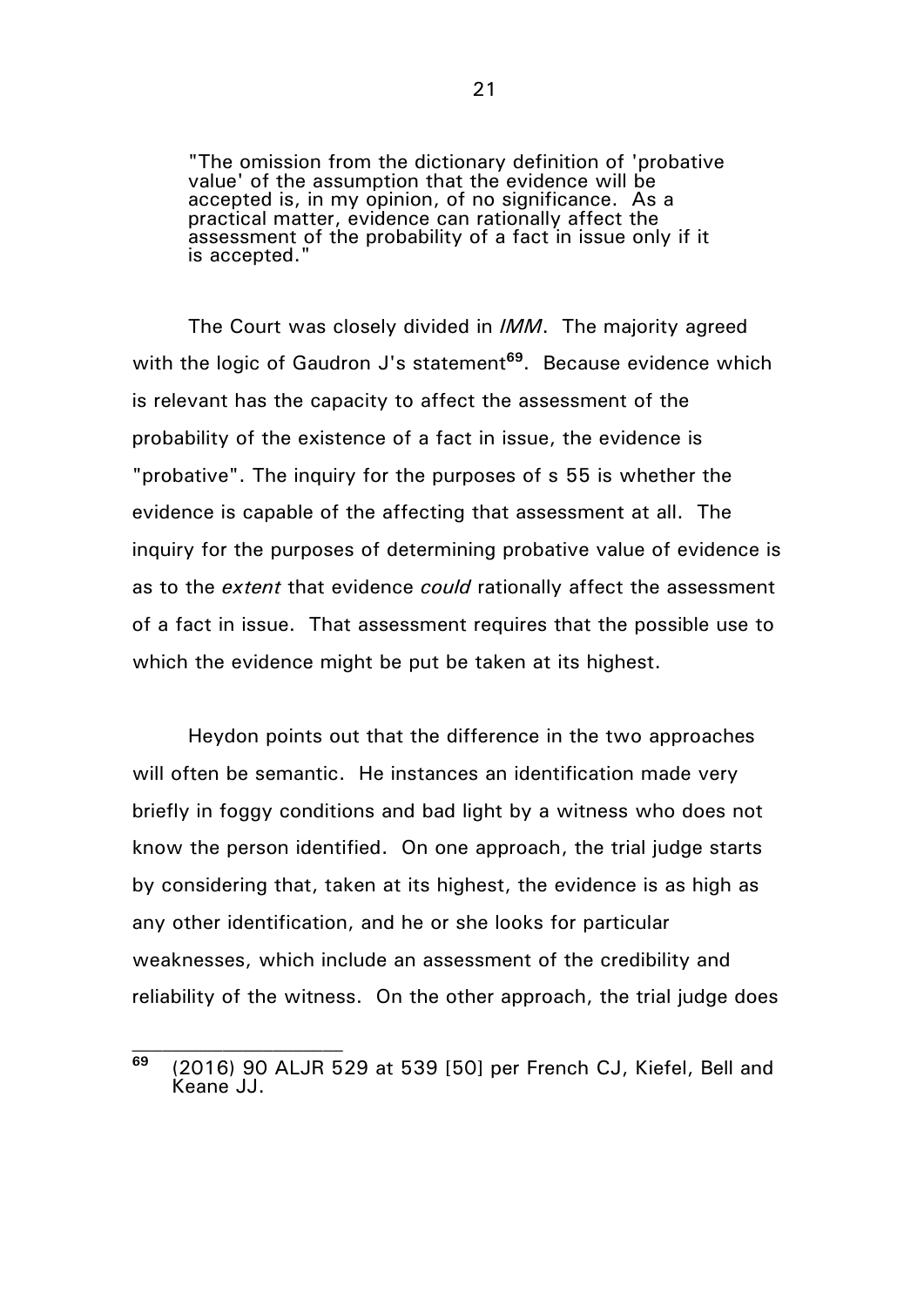not undertake such an assessment but he or she assesses the identification as a weak one, because it is simply unconvincing**<sup>70</sup>** . The majority in *IMM* held that it is the latter approach that the UEL requires**<sup>71</sup>**. The facts in *Shamouil* illustrate where in practice the difference in approach bites. In *Shamouil*, the victim of a shooting identified the accused's photograph from among 20 photographs and stated that "one hundred per cent its him"**<sup>72</sup>**. The trial judge excluded the evidence based upon an assessment that the witness had lied or made inexplicable mistakes about significant matters**<sup>73</sup>** . As noted, the Court of Criminal Appeal held the evidence was wrongly excluded.

It has become common on the trial of an accused for sexual offences for the joinder of counts involving more than one complainant, reflecting the UEL's less stringent test for "cross-admissibility". As the Victorian Court of Appeal recently said

**<sup>70</sup>** Heydon, "Is the Weight of Evidence Material to its Admissibility?" (2014) 26 *Current Issues in Criminal Justice* 219 at 234.

**<sup>71</sup>** *IMM v The Queen* (2016) 90 ALJR 529 at 539 [50] per French CJ, Kiefel, Bell and Keane JJ.

**<sup>72</sup>** (2006) 66 NSWLR 228 at 231 [10] per Spigelman CJ (Simpson and Adams JJ agreeing).

**<sup>73</sup>** (2006) 66 NSWLR 228 at 233 [26] Spigelman CJ (Simpson and Adams JJ agreeing).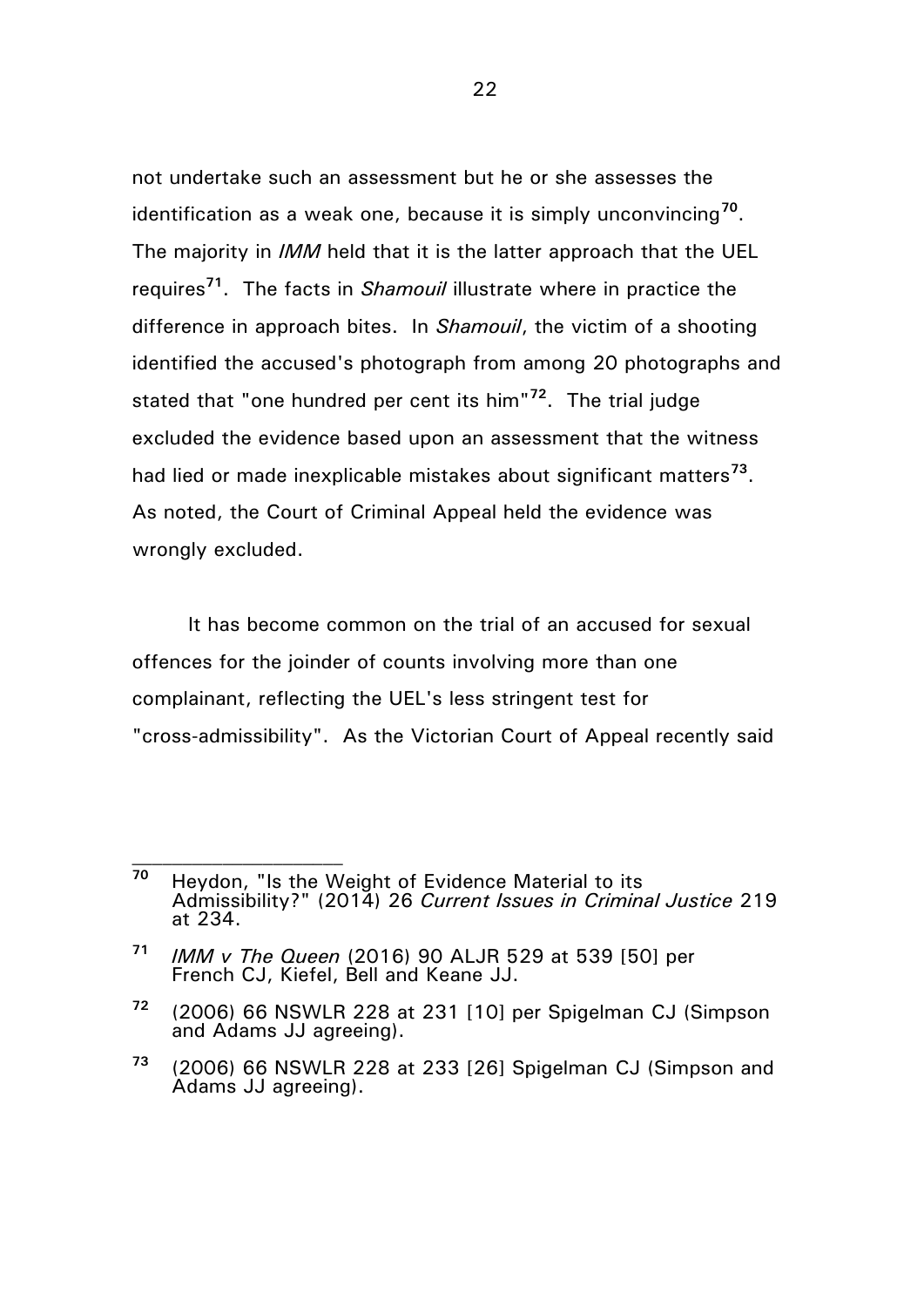of the common law rules governing the admission of similar fact evidence**<sup>74</sup>**:

"This high threshold meant that, in many cases, juries were left to consider the evidence concerning each alleged victim in isolation, without ever being made aware of the fact that allegations of a similar kind had been made by other complainants. Such cases often involved allegations that went back many years, and sometimes came down to a consideration of oath against oath. The result, in a great many cases, was a series of acquittals, whereas, had the evidence been made available, the outcome would almost certainly have been different."

It remains that nice questions concerning the admissibility of evidence of uncharged sexual misconduct arise under the UEL. The prevailing view is that evidence of misconduct (whether constituting an offence or otherwise) adduced to place a complainant's allegations in context is not caught by the tendency or coincidence rules**<sup>75</sup>**. It may be that evidence adduced for that purpose is not caught by the credibility rule**<sup>76</sup>**. The admission of evidence of this kind ("relationship evidence" or "context evidence") is controversial**<sup>77</sup>**. The line, if any, between evidence that is adduced to put an allegation in context and evidence adduced to prove a

**<sup>74</sup>** *Velkoski v The Queen* (2014) 242 A Crim R 222 at 233 [31].

**<sup>75</sup>** *R v AH* (1997) 42 NSWLR 702; *Velkoski v The Queen* (2014) 242 A Crim R 222.

**<sup>76</sup>** Evidence Act, s 102.

**<sup>77</sup>** *Gipp v The Queen* (1998) 194 CLR 106.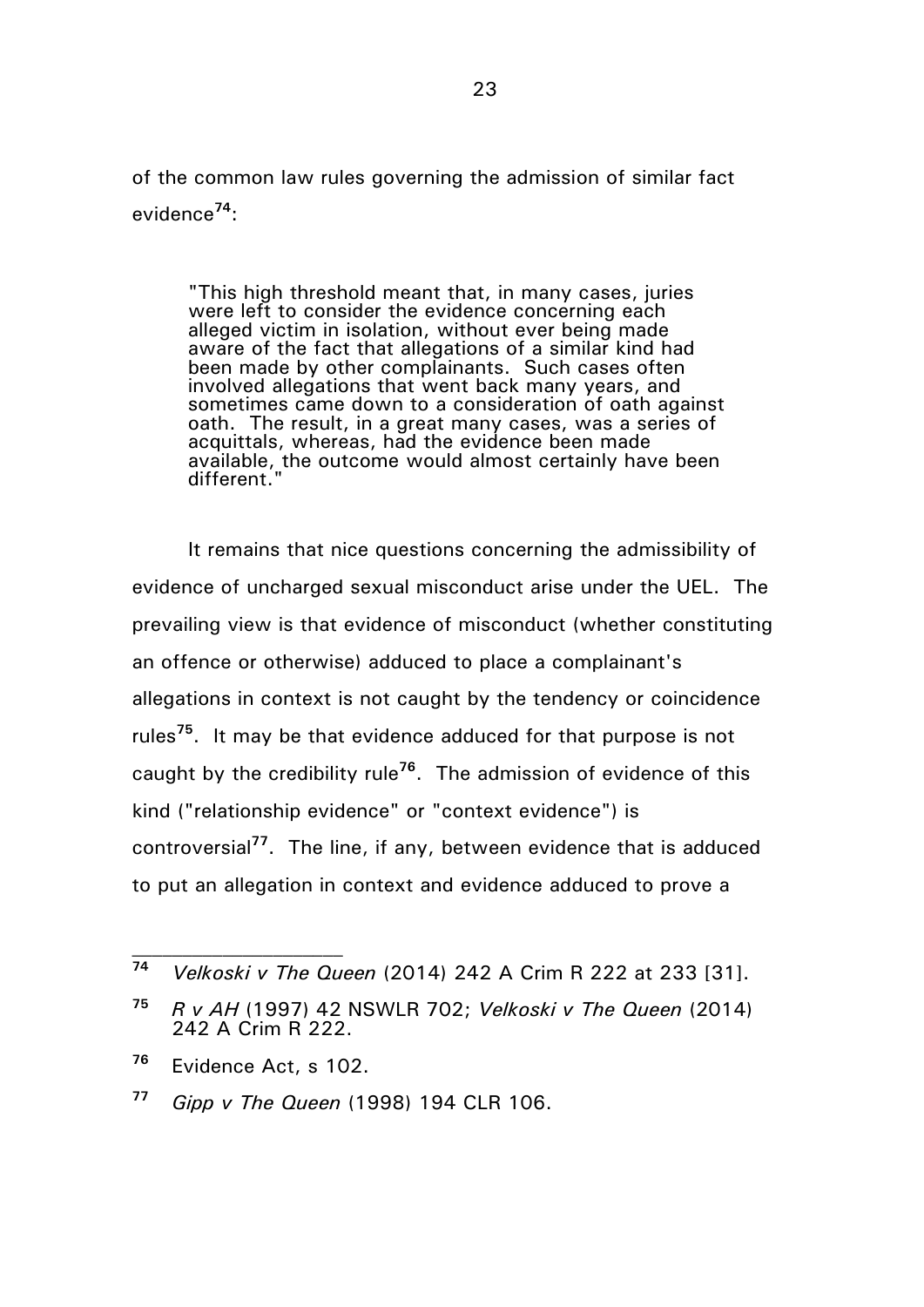tendency to act in a particular way or to have a particular state of mind will often be a fine one**<sup>78</sup>** .

The assessment of "significant probative value" in the determination of the admissibility of evidence proffered for a tendency or coincidence purpose has thrown up another difference of views between the intermediate appellate courts. In *R v PWD***<sup>79</sup>** , the New South Wales Court of Criminal Appeal allowed an appeal by the Director of Public Prosecutions**<sup>80</sup>** against the trial judge's ruling that evidence did not meet the "significant probative value" threshold. The accused, a school principal, was charged with sexual offences that were alleged to have been committed against four male students between 1977 and 1992. The prosecution proposed to adduce the evidence of each complainant, and two further witnesses, in support of each count in the indictment as demonstrating the accused's tendency to have a sexual interest in young male students and to engage in sexual activities with them.

The trial judge considered that the evidence lacked significant probative value because the sexual acts, and the surrounding circumstances, were so varied that proof of one did not make "more likely to a significant extent" the occurrence of the charged act. The

**<sup>78</sup>** *HML v The Queen* (2008) 235 CLR 334.

**<sup>79</sup>** (2010) 205 A Crim R 75.

**<sup>80</sup>** *Criminal Appeal Act* 1912 (NSW), s 5F(2) and (3A).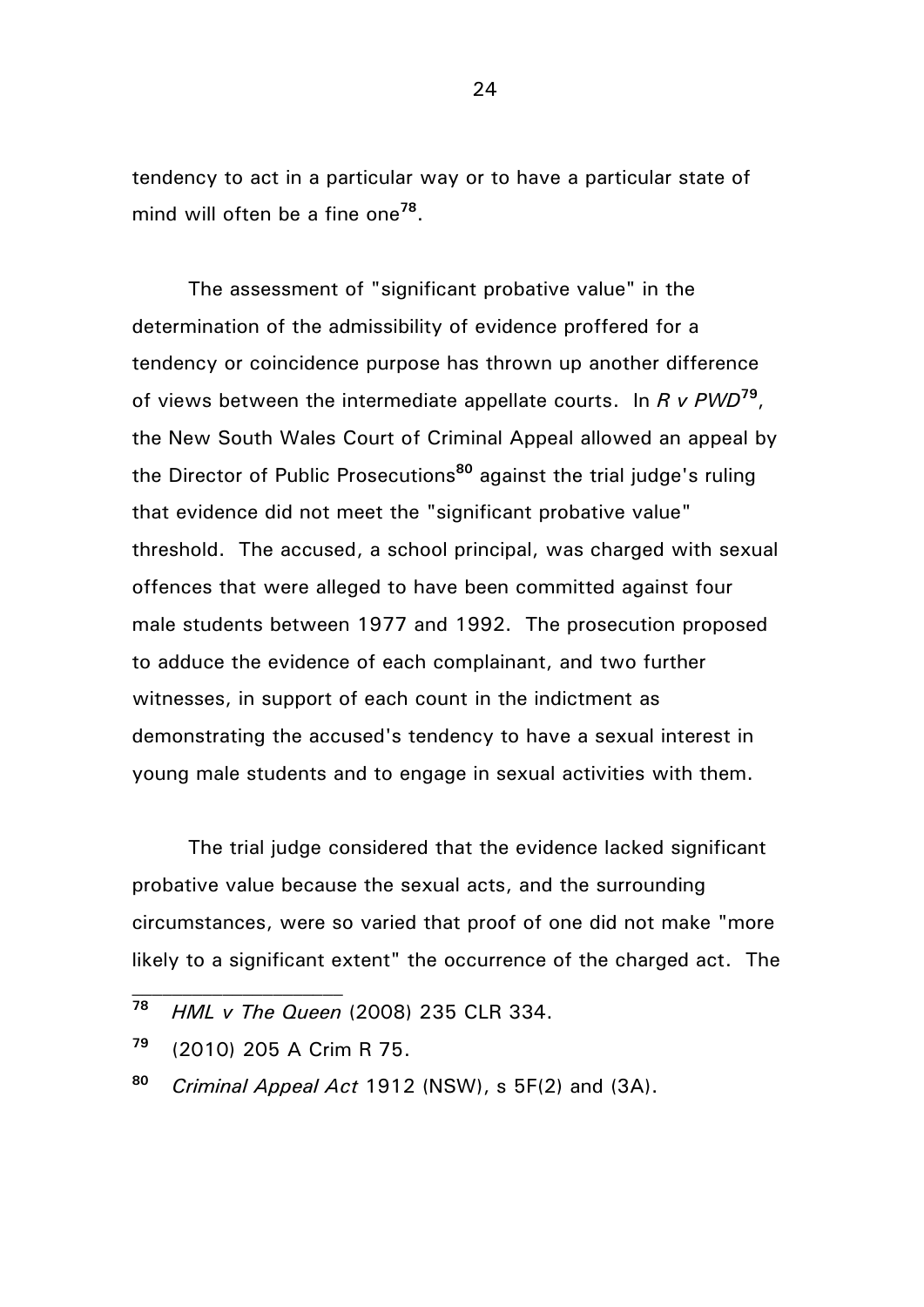Court of Criminal Appeal said that it was an error to reason that tendency evidence must itself show a tendency to commit acts that are closely similar to the acts constituting the crime with which the accused is charged**<sup>81</sup>**. The Court held that all that is necessary is that the disputed evidence should make more likely, to a significant extent, the facts that make up the elements of the charged offence**<sup>82</sup>** . The institutional setting in that case was said to have facilitated the accused's tendency in that it was a place where, under the guise of offering solace to boys who were vulnerable, he was able to engage in his sexual tendency**<sup>83</sup>** .

The Court of Appeal of Victoria considers that the approach currently taken in New South Wales goes too far in lowering the threshold to the admission of tendency and coincidence evidence**<sup>84</sup>** . In the view of the Victorian Court, the removal of a requirement of similarity, or commonality of features, does not give effect to the UEL's requirement that the evidence possess "significant probative value" **<sup>85</sup>**. The Victorian Court acknowledges that the UEL does not

**<sup>85</sup>** *Velkoski v The Queen* (2014) 242 A Crim R 222 at 265 [164].

**<sup>81</sup>** *R v PWD* (2010) 205 A Crim R 75 at 87 [64] per Beazley JA (Buddin J and Barr AJ agreeing).

**<sup>82</sup>** *R v PWD* (2010) 205 A Crim R 75 at 88 [65] Beazley JA (Buddin J and Barr AJ agreeing) citing *R v Ford* (2009) 201 A Crim R 451 at 485 [125].

**<sup>83</sup>** *R v PWD* (2010) 205 A Crim R 75 at 91 [81].

**<sup>84</sup>** *Velkoski v The Queen* (2014) 242 A Crim R 222 at 265 [164].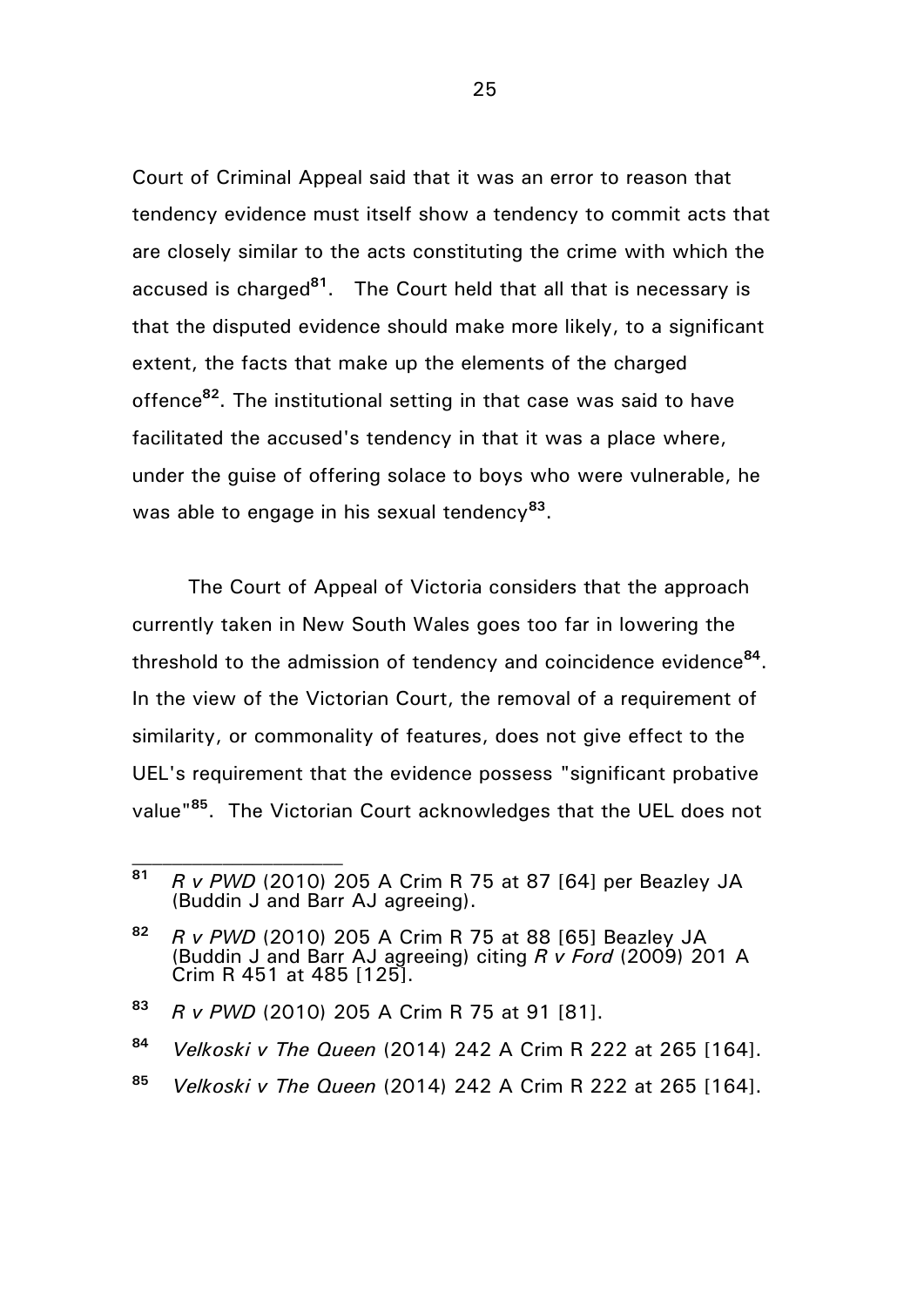import the common law test of "striking similarity". Nonetheless, their Honours hold that it remains apposite to assess whether the proffered evidence reveals "underlying unity", a "pattern of conduct", "modus operandi", or such similarity as logically and cogently implies that the particular features of the previous acts makes the occurrence of the act to be proved more likely**<sup>86</sup>** . Special leave to appeal has been granted by the High Court in a matter which is said to raise the suggested differences in approach in the admission of tendency evidence.

Heydon, who is, among many accomplishments, the highly respected author of the Australian edition of *Cross on Evidence*, counts the UEL in his list of the five great Australian legal disasters of the late 20th century**<sup>87</sup>**. He points out that before 1995 the law was untidy and in parts irrational but he contends that it worked and was widely understood by the profession. Apart from disputed confessions, Heydon recalls disputes about the admissibility of evidence caused little trouble and consumed little time**<sup>88</sup>**. By contrast, the lengthy provisions of the UEL understood against a

**<sup>86</sup>** *Velkoski v The Queen* (2014) 242 A Crim R 222 at 266-267 [171].

**<sup>87</sup>** Heydon, *Five Great Australian Legal Disasters of the Late Twentieth Century*, Speech delivered at the Union Club Great Issues Dinner, 21 March 2013.

**<sup>88</sup>** Heydon, *Five Great Australian Legal Disasters of the Late*  **Twentieth Century, Speech delivered at the Union Club Great** Issues Dinner, 21 March 2013 at 18.